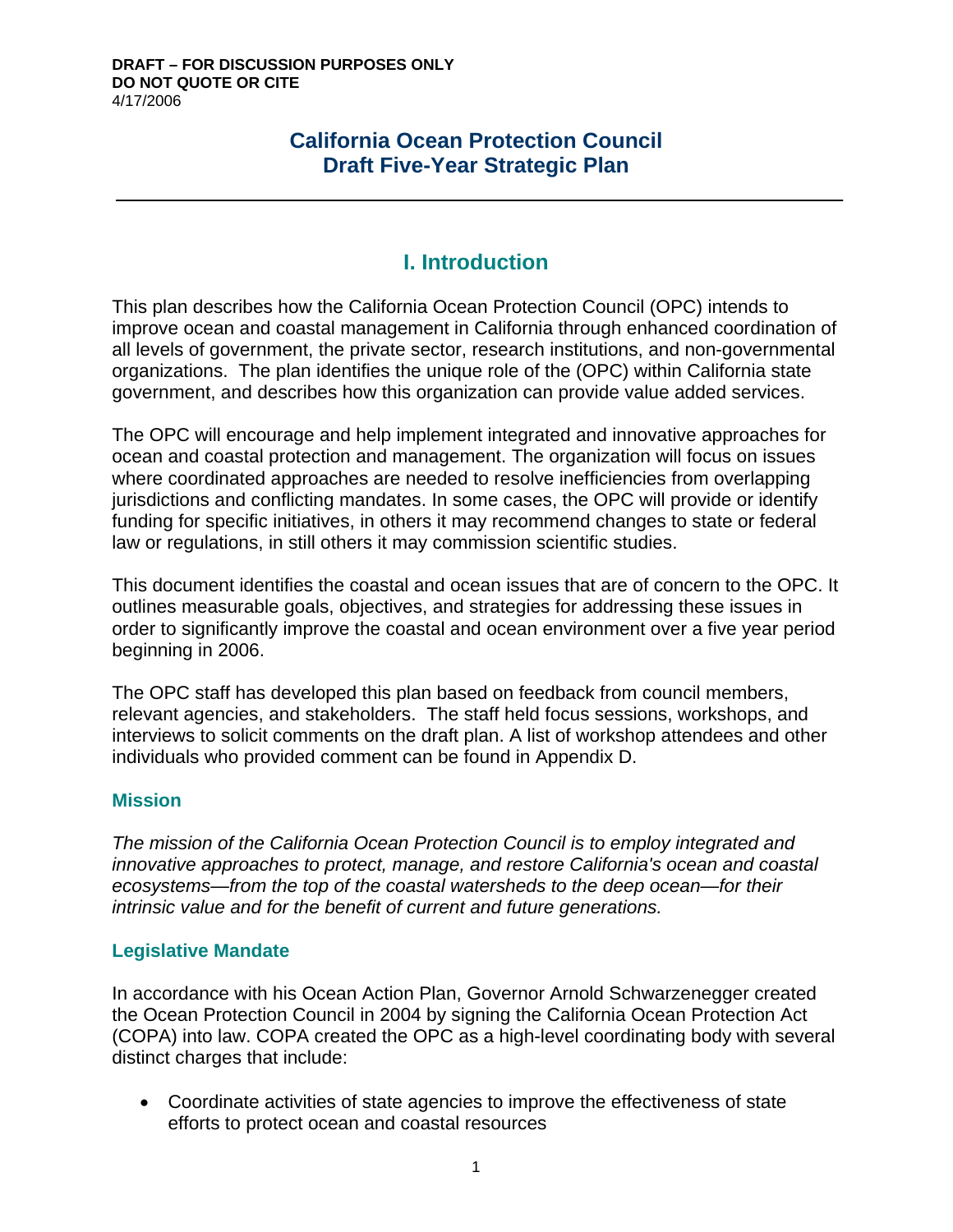- Establish policies to coordinate the collection and sharing of scientific data related to coast and ocean resources
- Identify and recommend to the Legislature changes in law needed to achieve the goals of COPA
- Identify changes in federal law and policy necessary to achieve the goals of COPA
- Recommend to the Governor and Legislature actions the state should take to encourage changes in federal law and policy

# **Guiding Principles of COPA**

The COPA includes guiding principles that California state agencies must follow and that the OPC is to promote. Many of the principles identified in COPA are the direct result of findings of the U.S. Commission on Ocean Policy, the Pew Oceans Commission, and Governor Schwarzenegger's Ocean Action Plan. These guiding principles provide the foundation for all OPC initiatives described in this five-year Strategic Plan. In summary, these principles include:

- Recognizing the interconnectedness of the land and the sea, supporting sustainable uses of the coast, and ensuring overall ecosystem health
- Improving the protection, conservation, restoration, and management of coastal and ocean ecosystems through enhanced scientific understanding, including monitoring and data gathering
- Recognizing the "precautionary principle" that emphasizes the priority for resource protection
- Identifying the most effective and efficient use of public funds by identifying gaps and new and innovative processes for achieving success
- Making aesthetic, educational, and recreational uses of the coast and ocean a priority
- Involving the public in all aspects of the OPC process, through public meetings, workshops, public conferences, or other symposia

## **OPC Membership and Staff**

The OPC consists of the Secretaries for the Resources Agency and the California Environmental Protection Agency, the Chair of the State Lands Commission, and two nonvoting members, one appointed by the Senate and one appointed by the Assembly. Under the direction of the Secretary for Resources, who chairs the OPC, the Executive Officer for the State Coastal Conservancy serves as the Secretary to the OPC, and the staff of the State Coastal Conservancy administers OPC affairs.

The OPC will hire an Executive Policy Officer to assume the lead role for strategic planning and implementation of the OPC's policies, initiatives, and programs as well as coordination among all state entities. The Executive Policy Officer will also be the primary liaison between the OPC and all levels of government, industry, academia, and the non-governmental organization (NGO) community.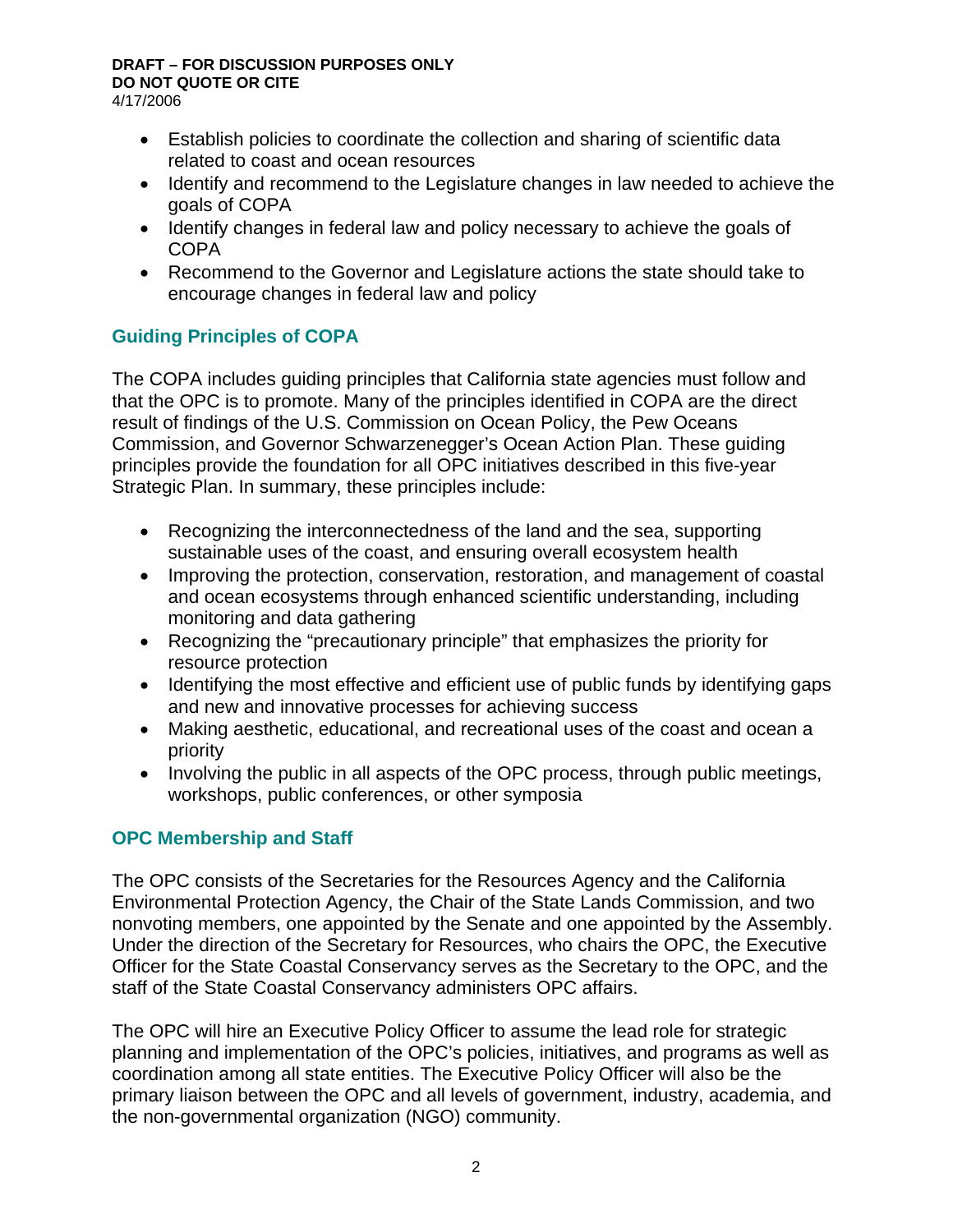The OPC is partnering with the California Ocean Science Trust (CalOST) to hire a CalOST Executive Director who will also serve as the Science Advisor to the OPC. The Science Advisor will work with the OPC to create a standing Science Advisory Team to develop scientific recommendations on issues identified by the OPC.

# **II. Tools to Implement COPA**

The overall goal of the COPA, and the charge to the OPC, is to improve the way that California manages and protects its vast coastal and ocean resources and how it addresses the complex problems facing the coastal and ocean environments. The critical role of the OPC is to facilitate the cooperation necessary to implement solutions to these problems.

The OPC will implement the mandate of COPA by using the tools outlined in this section. These tools will be used by the OPC and staff to achieve the major goals, priorities, and actions identified in Section III and Appendix 1 of this plan.

#### **A. COORDINATION, COLLABORATION, AND INTEGRATION: MAKING GOVERNMENT WORK BETTER**

One of the most critical duties of the OPC will be to spearhead and support collaborative resource management and protection within and across government agencies, and in partnership with non-governmental organizations, research institutions, and the private sector. The OPC will focus on high-priority ocean and coastal management issues involving multiple agencies, jurisdictions, and stakeholders and work to craft the most efficient and effective approaches to address those priorities.

**Create a State Agency Steering Committee.** Implementation of the strategic plan will require prioritization of the many actions presented in section III and Appendix 1. A State Agency Steering Committee will be established to advise the OPC regarding the priorities for immediate action in collaboration with OPC staff. The Steering Committee will be composed of senior representatives of state departments, boards, and commissions with ocean and coastal responsibilities. The OPC's Executive Policy Officer will chair the Steering Committee, coordinate its activities with the Science Advisory Team, and report to the Council.

The duties of the Steering Committee will include:

- Identifying top priorities for each fiscal year in collaboration with OPC staff
- Identifying strategies and projects within and across agencies to address these top priorities
- Integrating and coordinating state laws by completing an inventory of ocean and coastal laws and determining if these laws are being enforced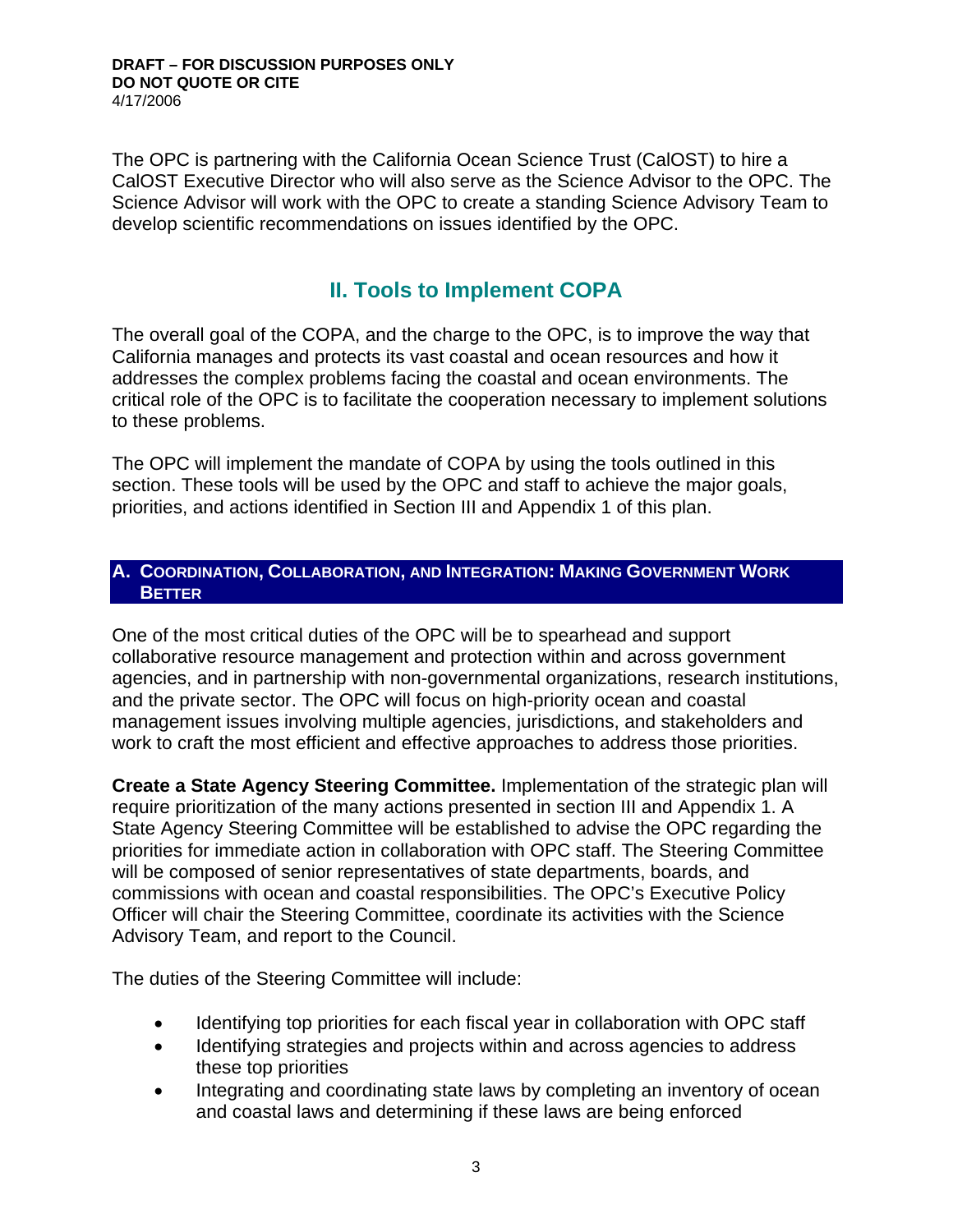- Assessing the capabilities of agencies to carry out these management strategies, including their available funding, authorities, organization, personnel, and potential collaborations
- Examining marine spatial planning approaches for application in California
- Identifying necessary funding for priority actions—either through redeploying existing funds, developing cross-cutting budgets, or identifying new funding
- Recommending any necessary legislative action or regulatory changes to implement priority actions and strategies

**Encourage Stakeholder Participation.** To ensure that the ocean and coastal community is involved in OPC activities, the OPC will encourage stakeholder participation by:

- Continuing to encourage public involvement at OPC meetings through open public comment and Web casting of meetings
- Convening public workshops before OPC meetings to encourage informal dialogue about OPC actions
- Hosting the California and the World Ocean Conference 2006 (CWO '06), September 17-20 in Long Beach, California, to focus on implementation of the OPC strategic plan

**Engage Federal Government Support for California's Priorities**. California has called for the implementation of the major recommendations of the U.S. Commission on Ocean Policy and the Pew Oceans Commission. The OPC will continue to advocate for federal support for California initiatives, and for the implementation of key recommendations from both the U.S. and the Pew Ocean Commissions. The OPC will work with senior management of regional federal agencies such as NOAA and the U.S. Fish and Wildlife Service to maximize collaboration.

The focus of this engagement will be on:

- Maintaining California's moratorium on offshore oil and gas leasing
- Supporting California's non-point source pollution program
- Calling for the ratification of the Law of the Sea Treaty
- Supporting California's ocean observing systems
- Re-authorizing a strong Coastal Zone Management Act
- Supporting adequate funding for state and federal ocean and coastal programs

**Pursue Regional Governance Approaches.** In the spirit of the 2003 multi-state agreement on global warming, the OPC will support the creation of a tri-state agreement focusing on ocean health. The OPC will coordinate with Washington and Oregon on cross-boundary issues, such as those affecting the California Current Large Marine Ecosystem. This agreement could aid the three states in implementing ecosystembased management approaches, increasing scientific understanding, mitigating offshore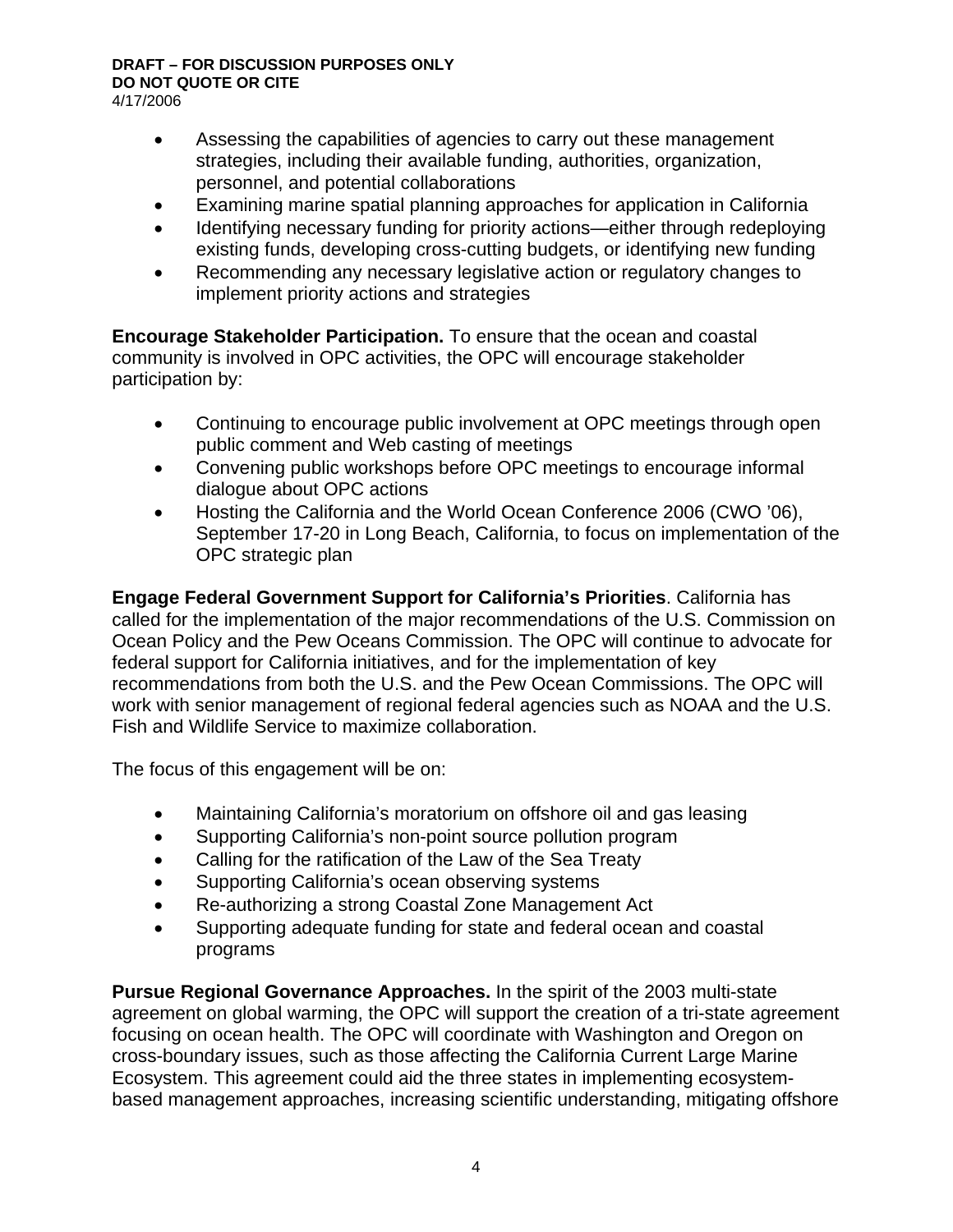development impacts, increasing ocean awareness, and reducing coastal water pollutant sources.

The OPC will assist the integration of existing regional entities, including the state's two ocean observing Regional Associations (RAs): the Southern California Coastal Ocean Observing System (SCCOOS) and the Central and Northern California Ocean Observing System (CeNCOOS). OPC will support California's ocean observing systems by identifying new funding sources and fostering connections between the RAs and other regional entities to create a truly integrated system.

#### **B. SCIENCE AND EDUCATION: IMPROVING OUR UNDERSTANDING AND AWARENESS**

Improving our scientific understanding of the ocean is critical to making sound management decisions. The OPC will focus on supporting research that addresses statewide management issues. Further, the OPC will concentrate on facilitating data sharing and bringing the most up-to-date information into the decision-making process. Public awareness and education of ocean and coastal issues also needs to be elevated to better engage the public in addressing these issues.

**Implement the California Ocean and Coastal Information, Research, and Outreach Strategy (IRO Strategy).** The IRO Strategy, adopted by the OPC in September 2005, sets forth actions for the council; a policy for state funded research; and information, research, and outreach priorities for the state.

The major actions in the IRO Strategy are:

- Make research part of the council's funding strategy
- Make California's ocean observing system a national model
- Seek federal support for California's research needs
- Improve access to and coordination of ocean and coastal information in California
- Incorporate ocean and coastal science into K-12 and adult education programs
- Build a public outreach strategy in cooperation with federal, state, and local partners

**Create a Science Advisory Team.** To ensure that the best available science is applied to OPC policy decisions, a Science Advisory Team will be established, composed of leading scientists from all major ocean and coastal scientific disciplines including the social and human sciences. The OPC Science Advisor will chair the Science Advisory Team, coordinate with the State Agency Steering Committee, and report to the Council.

The Science Advisory Team will: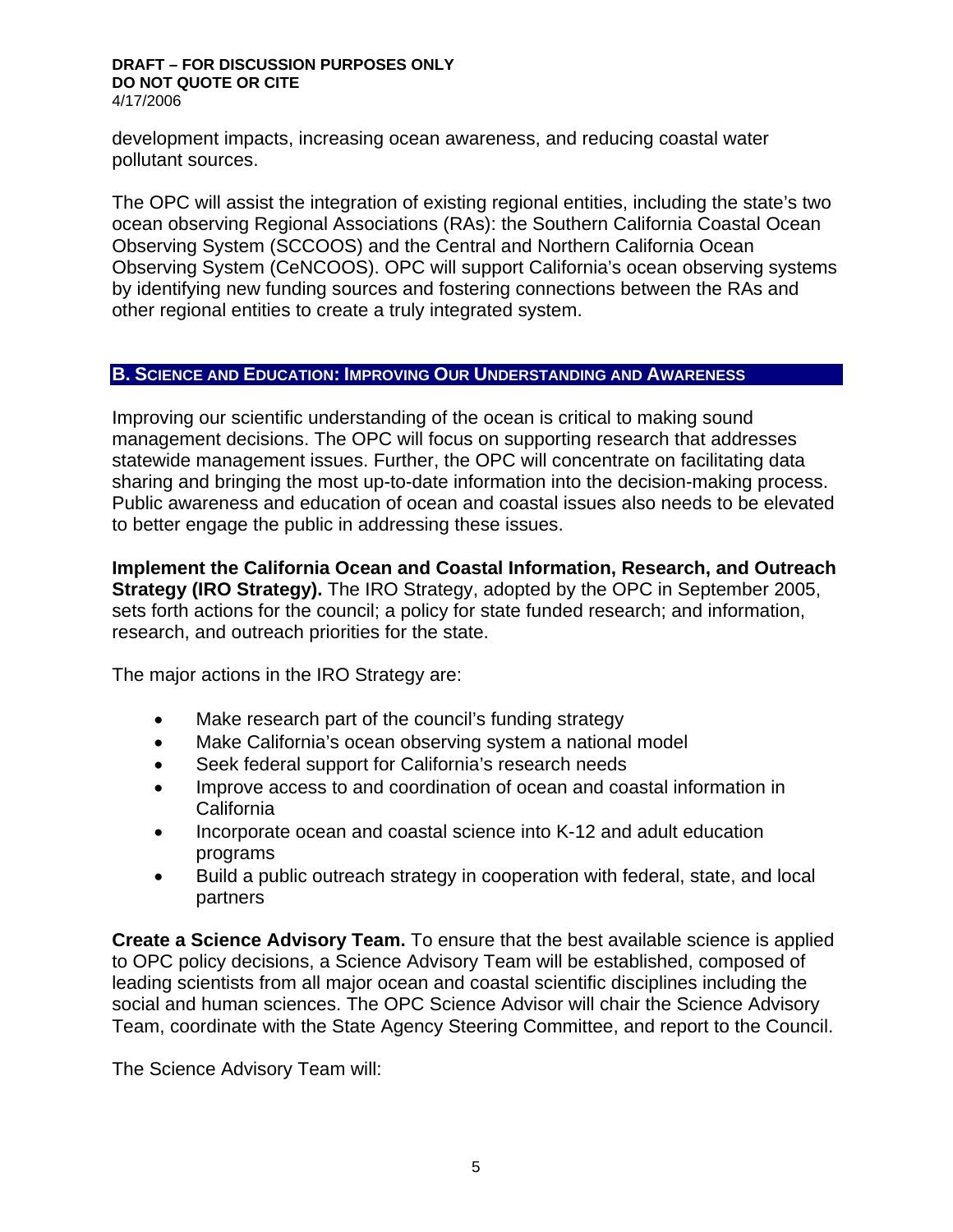- Develop scientific recommendations on issues identified by the OPC through soliciting expert testimony and synthesizing information for the generation of policy by OPC
- Work with OPC staff to ensure that all staff recommendations and projects proposed to OPC are based on the best available science.
- Convene technical working groups and scientific forums to address critical management problems.

## **C. FUNDING: ENSURING OUR GOALS CAN BE ATTAINED**

A critical duty of the OPC is to seek sufficient funding to complete the important goals and objectives described in this plan. This plan challenges California to build on its current leadership and expand its ocean and coastal programs, even though state agency budgets are severely strained and there are many competing budgetary pressures.

The OPC is currently conducting a study of potential new state and federal funding sources that may be brought to bear on the range of coastal issues. Upon completion of this study in 2006, the OPC may propose a range of new funding options in for consideration by the Governor, Legislature, federal government, and public/private partners to consider in 2007. The OPC will also complete an analysis of current state and federal investment in ocean and coastal issues to determine if there are ways to redeploy or share resources and create other efficiencies.

To further address funding needs and issues, the OPC staff will:

- Seek to develop annual and five-year cost estimates for all pertinent agencies to meet the goals, objectives, and strategies described in this Plan
- Investigate innovative funding approaches including public-private partnerships and fee structures connecting resource use and permit fees to protection, management, or research of the resource
- Work with departments within Cal EPA, the Resources Agency, and potentially other executive branch agencies to develop cross-cutting budgets to deal with specific identified priorities
- Work closely with the Department of Finance to ensure these cross-cutting budgets are supported in the Governor's budget each year
- Support and help to justify increased state funding for ocean conservation
- Advocate for increased federal spending
- Provide funds from the Ocean Trust Fund for a wide range of efforts, based on advice from partner entities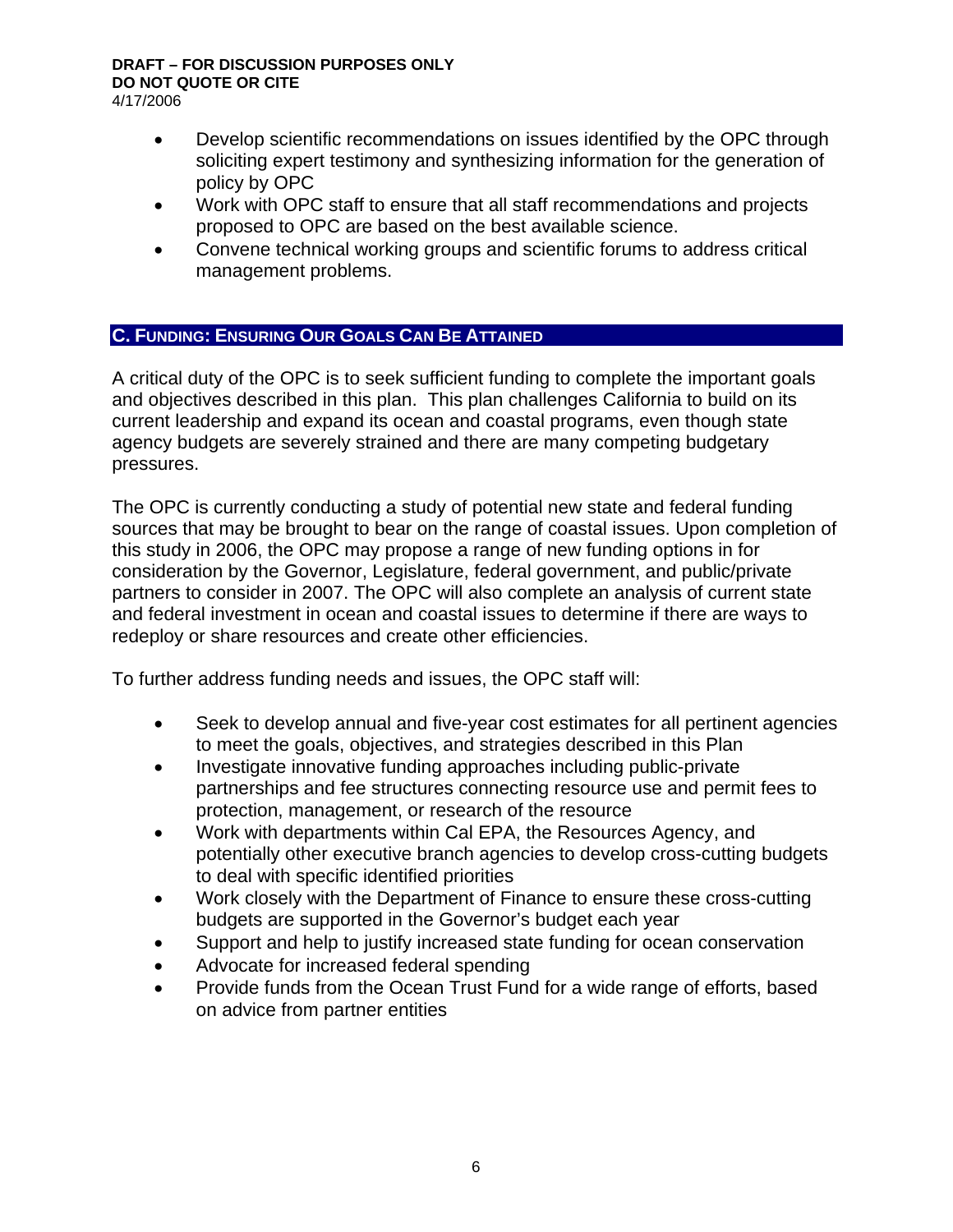# **Section III. Goals and Priorities**

The intent of this plan is for the OPC to identify clear goals and priorities that the organization can use to implement improvements to ocean and coastal protection and management. While the OPC will remain flexible and able to address important issues as they arise, it is important that goals and priorities are developed to guide these activities over the next five years.

As the OPC moves forward to implement these goals and priorities, it will seek the advice of its State Agency Steering Committee and its Science Advisory Team to determine the most effective and efficient approaches to pursue.

The following OPC priorities address:

- Ocean and Coastal Ecosystems
- Coastal Water Quality
- Beaches and Coastal Hazards
- Economic Uses of the Ocean
- Education, Outreach, and Stewardship
- Research and Monitoring

Appendix A of this plan provides a preliminary assessment of specific actions that the OPC could pursue to address these goals and priorities.

## **A. OCEAN AND COASTAL ECOSYSTEMS**

California has diverse and productive ocean and coastal ecosystems that provide critical ecosystem services, commercial and recreational opportunities, and other social, cultural, and economic benefits. However, these ecosystems—and the human communities that depend on them—are threatened by over-harvesting, habitat destruction, and pollution. A major goal of the OPC is to address and reduce these threats through a comprehensive and adaptive ecosystem-based approach.

## **Protect and restore valuable marine habitats and species**

Scientists and resource managers recognize that marine and estuarine ecosystems are inherently complex, and a comprehensive approach is needed to preserve them. The OPC has funded several ecosystem-based management projects and will to continue to promote ecosystem-based approaches to ocean and coastal management in California.

• **Implement ecosystem-based management pilot projects.** The OPC will support the development of ecosystem-based management pilot programs in several regions throughout California, modeled after the Morro Bay effort recently funded by the OPC and other partners. The Morro Bay program establishes a system for collaboration between research, monitoring, and management efforts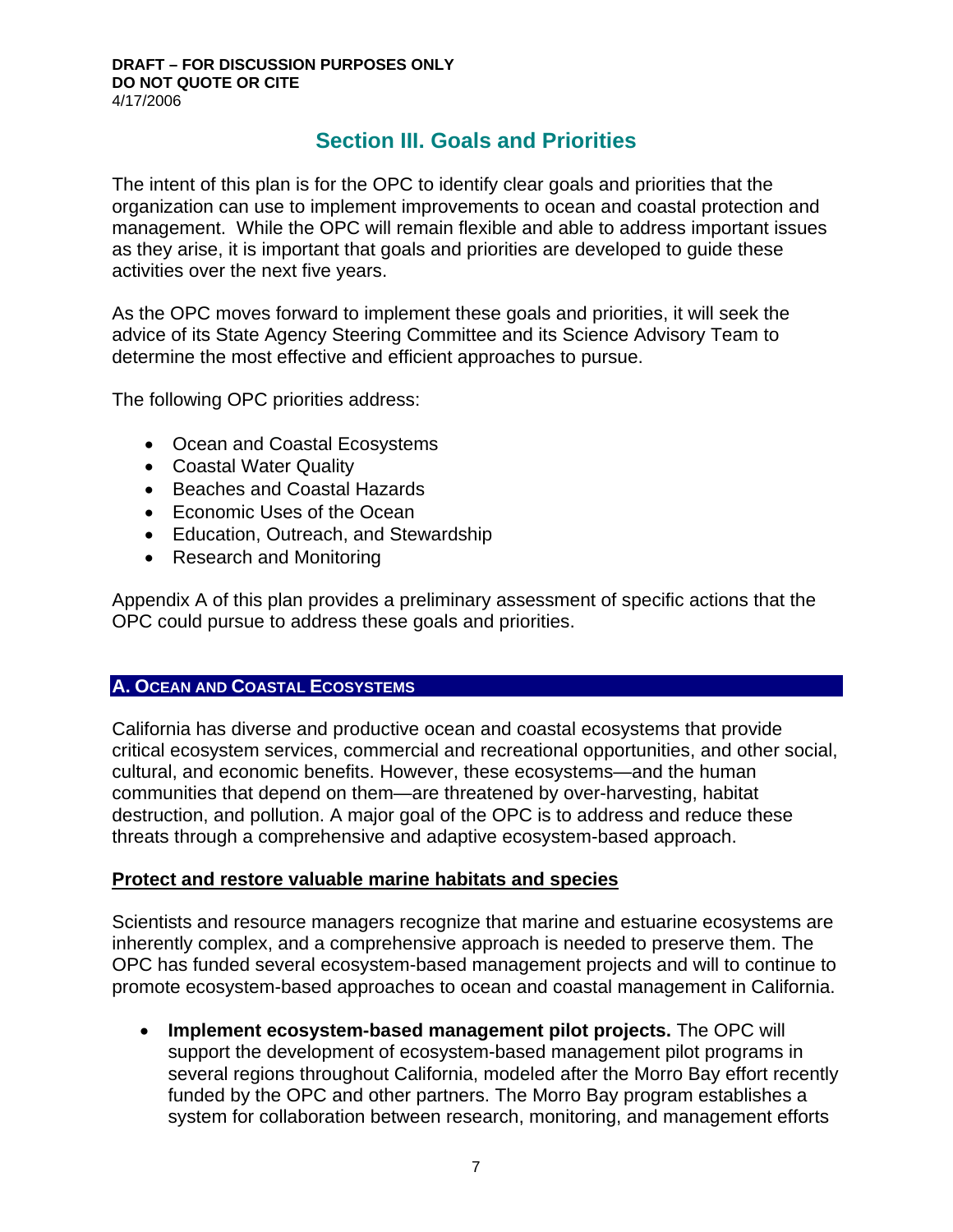from the top of the watershed to the ocean. The pilot programs will provide models for managing entire ecosystems in a comprehensive, adaptive, and holistic approach. Upon their completion, lessons learned from these programs will be evaluated and integrated into future ecosystem-based management programs.

- **Implement the Marine Life Protection Act (MLPA).** The OPC will support the Department of Fish and Game (DFG) in establishing of a state-wide network of marine protected areas (MPAs) by helping to coordinate state and federal processes and by identifying and securing long-term funding. These efforts will focus on ensuring that a scientifically vigorous system of MPAs is established with the necessary funding for monitoring and enforcement. The MLPA Initiative is providing a model for the nation of a systematic process to design MPA networks. The OPC will support the continuation of this work and focus on overcoming the challenges to long-term implementation.
- **Complete and implement the Aquatic Invasive Species (AIS) Management Plan.** The OPC has provided funding to complete the AIS plan and will help coordinate its implementation. The AIS plan will provide a comprehensive approach to preventing invasive species introductions and eradicating existing and new invaders.
- **Restore marine and coastal areas, including intertidal and subtidal habitats.** In recent years, California has made significant progress in restoring wetlands and other coastal habitats. Now the OPC will work to apply these successes and lessons learned to other marine and coastal areas while continuing to support the planning and implementation of new wetland and estuarine restoration projects. Recognizing the threat of habitat fragmentation, the OPC will also support ongoing efforts to restore habitat connectivity and quality within coastal watersheds.

## **Achieve sustainable fisheries**

Renewed focus on fisheries management is needed to make California's fisheries sustainable in the long term. The passage of the Marine Life Management Act (MLMA) marked an important shift in California toward an ecosystem-based approach to fisheries management, but additional effort is needed to implement this management strategy. The OPC has funded several projects that assist with the implementation of the MLMA, but has not yet provided direct support that would lead to the full implementation of this important program. The OPC has provided funding for market based approaches to fisheries management and will continue support for new and innovative approaches to help California address its fishery management challenges.

• **Implement the Marine Life Management Act (MLMA).** The OPC will support the Department of Fish and Game in the development, implementation, and enforcement of fishery management plans for high priority species. MLMA is a visionary approach to addressing California's fishery management challenges,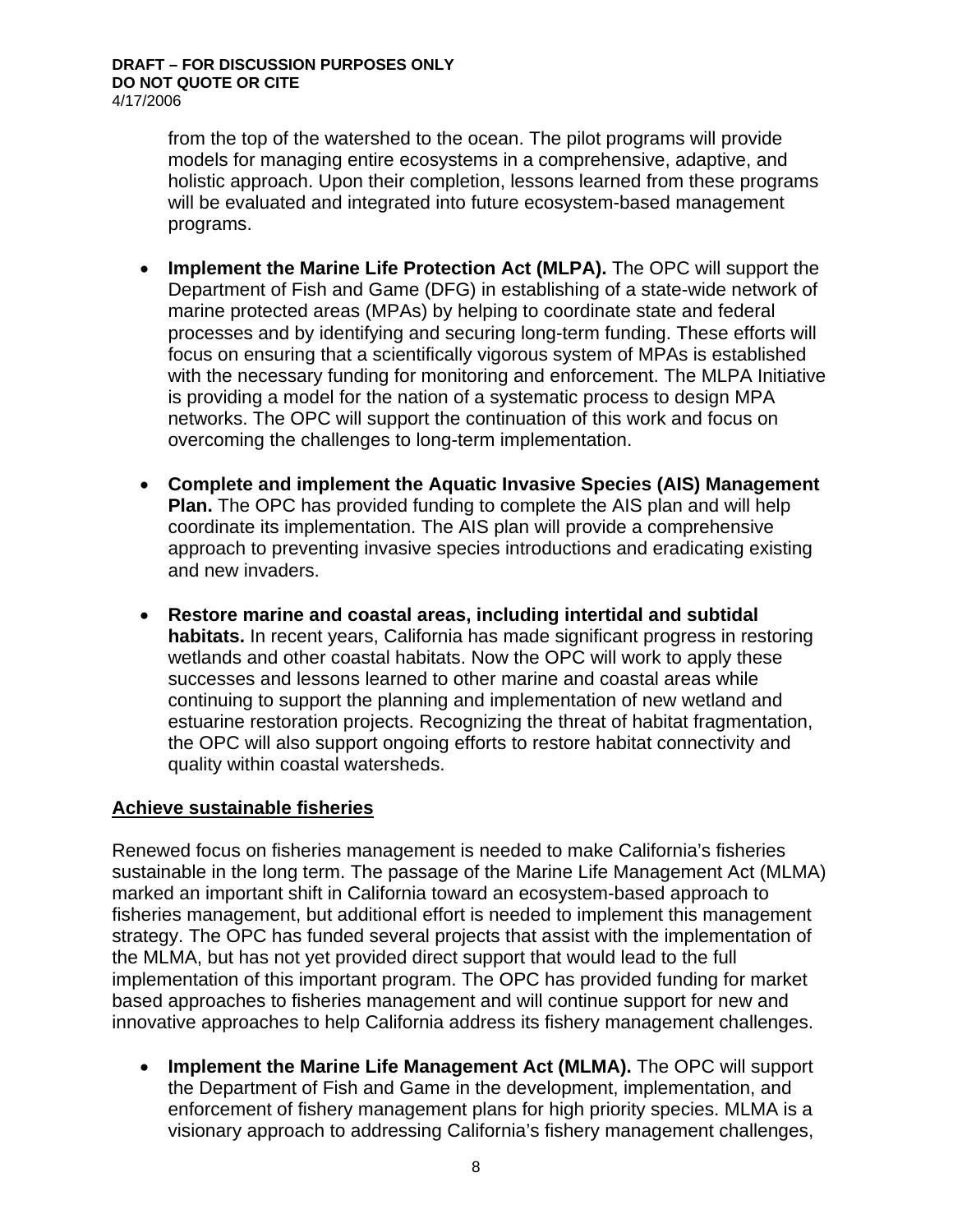and the leadership of the OPC is needed to attain the funding to achieve the vision of MLMA.

• **Support market-based fishery management approaches.** The OPC will support innovative approaches to manage fisheries by working cooperatively with fishers and communities through market-based approaches. Potential strategies include establishing a sustainable fisheries fund and promoting limited entry or quota-based fishery management systems.

## **B. COASTAL WATER QUALITY**

California's ocean ecosystems extend from the top of the watersheds, which drain to bays, estuaries, and lagoons, to the nearshore ocean, and ultimately to deep waters off the coast. The ocean is usually the end-point of land-based nutrients and pollutants that flow from coastal watersheds. Nearshore impairment of water quality can result from discharges of industrial waste, dredge spoils, agricultural and urban runoff, and municipal sewer discharges. Although the degree of impairment has been reduced in recent years, increases in population and development offer a constant challenge to those federal, state, and local agencies responsible for water quality control. The OPC has authorized funding to address new and innovative ways to address coastal water quality, and support for these critical issues will continue.

## **Improve coastal water and sediment quality**

As California's coastal population continues to increase, the number and volume of discharges that impact water quality also increases. Primary among the goals of the OPC is to reduce or eliminate point and non-point source pollution.

- **Support the state's coastal point and non-point source pollution control programs.** Governor Schwarzenegger has recently requested additional federal funding for these programs. The OPC will work with Coastal Commission and the Water Boards to support and increase coordination of efforts to reduce point and non-point source pollution and to help identify long-term funding sources.
- **Improve water quality testing programs and warning systems***.* The OPC will support technologies and programs that improve the speed and accuracy of coastal water quality testing. California is a leader in the development of these technologies and experts believe that new advances may reduce response time for these tests from days to hours. Advance warning is needed for harmful events such as algal blooms, bacterial contamination, or high concentrations of chemicals.

## **Reduce coastal and marine debris**

Trash in bays, wetlands, or coastal beaches reduces the ability of the public to enjoy coastal activities, endangers marine and coastal wildlife, and poses a health threat to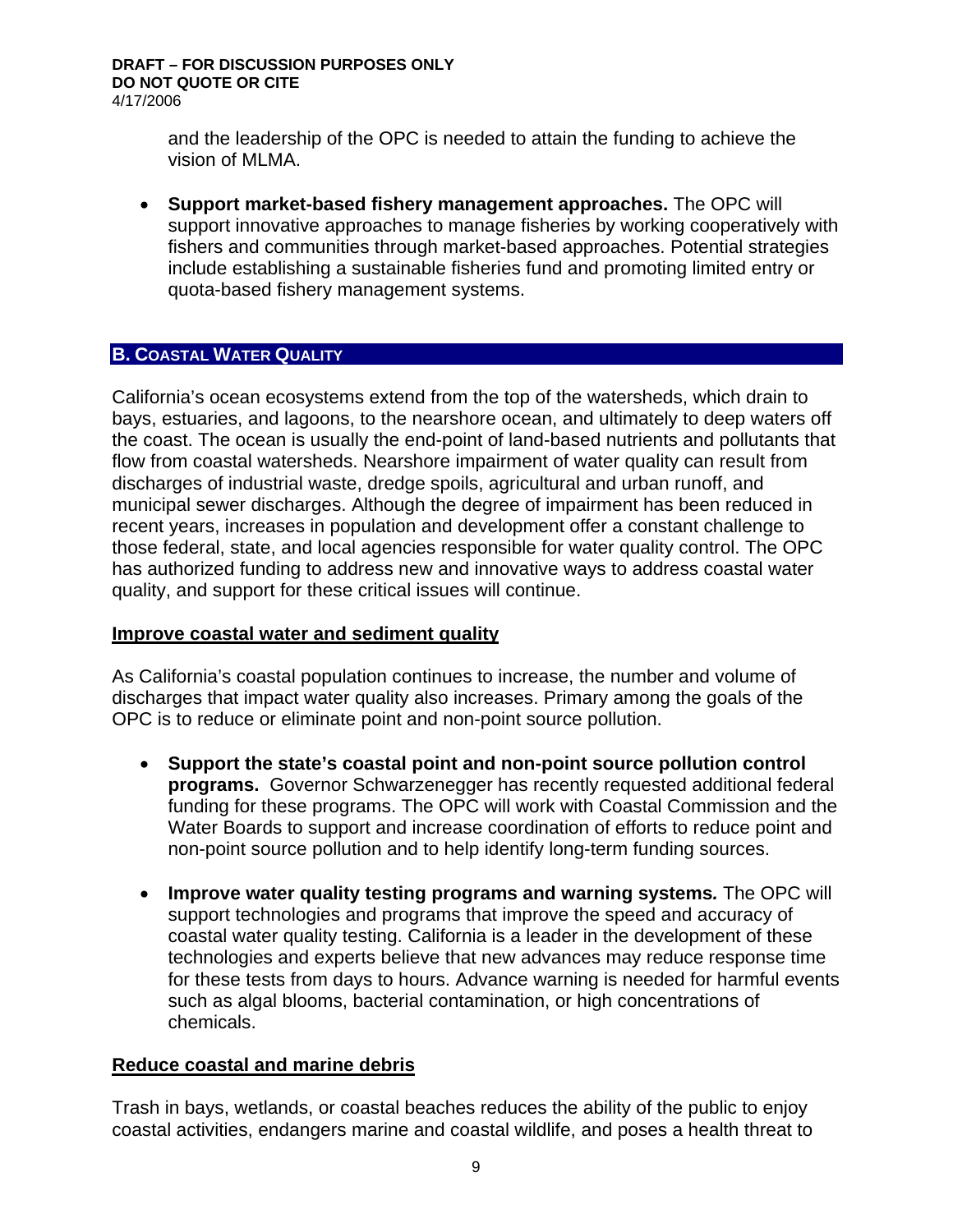humans. Whether it comes from direct disposal on beaches, from the land due to runoff, or it washes ashore from other coastal areas, marine debris represents a serious issue. For example, one of the fastest growing threats to pelagic animals is the accumulation of plastic in the water column, including particles that are ingested by filter-feeding organisms.

• **Implement the California Marine Debris Action Plan.** The OPC will help coordinate, and seek funding for, the implementation of this plan. Despite state and local efforts to reduce marine debris in California, it continues to be a major problem along the California coast. The annual Coastal Clean-up and Adopt-a-Beach programs have been helpful in getting the public involved and informed about this issue. The OPC will support new and innovative approaches that will provide added value to the state's existing programs.

#### **C. BEACHES AND COASTAL HAZARDS**

California's beaches and coastal areas are a defining characteristic of California. They support millions of tourists every year, supporting a thriving coastal economy and hundreds of thousands of coastal tourism-related jobs. It is essential to protect these resources and maintain access to recreation opportunities. Yet, the physical configuration of the coastline is consistently changing, creating challenges between natural processes and coastal development.

#### **Plan for healthy beaches and coastal hazards**

The majority of the California coast is actively eroding, and the elimination of inland sources of sand, shoreline alterations, and sea level rise are having profound effects on the rate and severity of these processes along the coast. Sediments that form our beaches often end up trapped within port facilities where they must be dredged to maintain boating and shipping channels. The challenge is to develop a system where we can help get these sediment resources where they need to be on a systematic, and not crisis, basis. The state and federal governments and other partners have been working to prepare a Coastal Sediment Management Master Plan to help us better understand these processes and to craft better ways to respond to them.

- **Complete and implement the California Coastal Sediment Management Master Plan.** The OPC will support the ongoing work of the Coastal Sediment Management Work-Group to develop this plan and coordinate its implementation. The plan will provide a systematic approach to addressing coastal erosion, and the long-term maintenance of our beaches, harbors, and ports.
- **Address climate change and other coastal hazards.** Changes in the global climate can possibly change sea-surface temperature, sea-surface height, storm strength, and coastal habitats. These impacts, along with tsunamis and other natural disasters, can result in significant loss of life and coastal property. To better plan for these impending impacts, the OPC will investigate possible future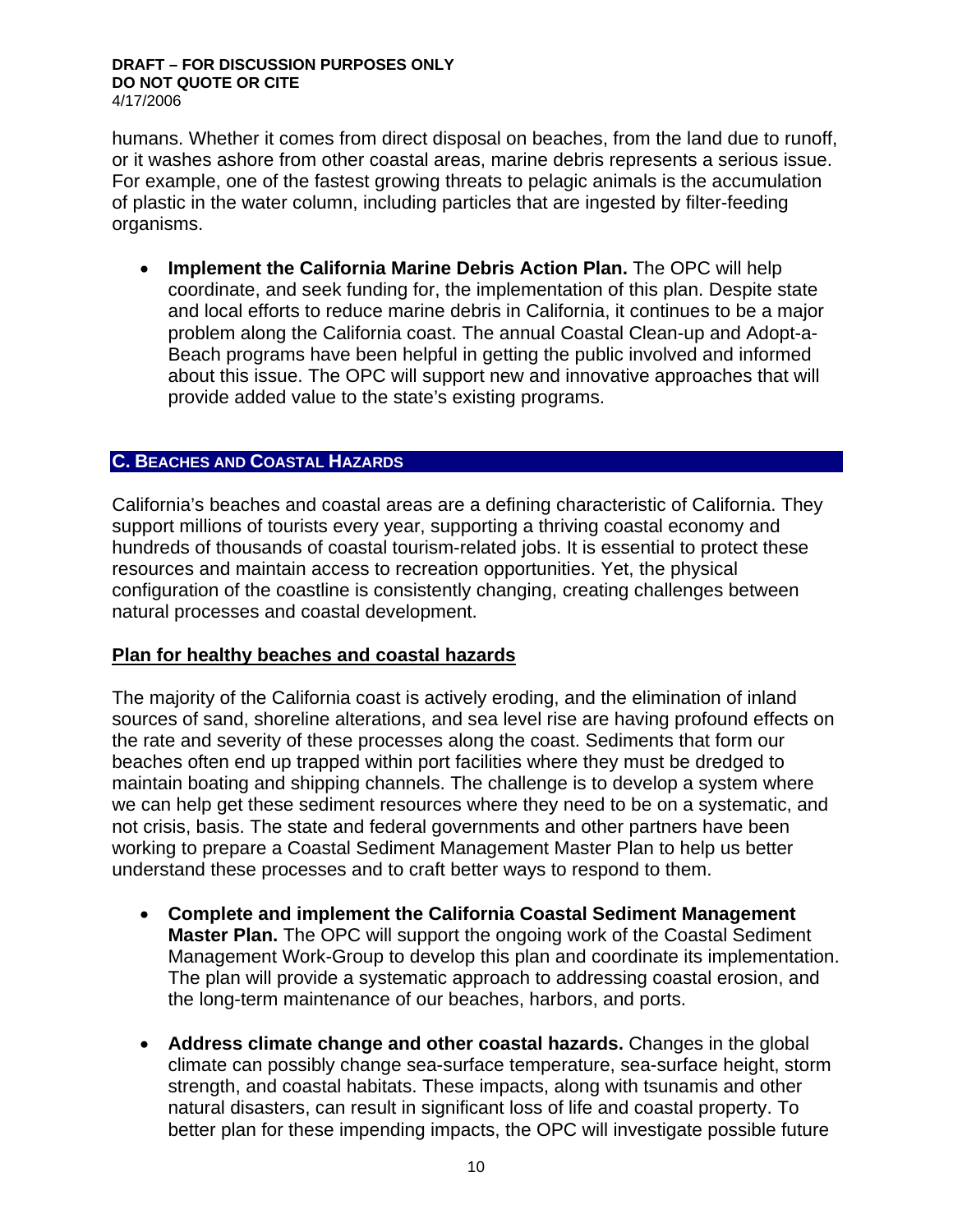scenarios and develop statewide adaptive management policies to minimize possible hazards.

#### **D. ECONOMIC USES OF THE OCEAN**

California's ocean economy was nearly \$43 billion in 2000 supporting more than 700,000 jobs according to California's Ocean Economy report produced by the National Ocean Economics Project. Tourism was the largest sector with transportation (shipping, ports, etc.) a close second. Construction, fishing, oil and mineral extraction, and ship and boat building are also significant contributors to the coastal and ocean economy. These activities will continue to support California's economy if care is taken to ensure sustainability and protection of the ocean and coast.

#### **Promote sustainable approaches to economic uses**

According to the National Ocean Economy Report, the ocean and coast are significant drivers of both the California and the national economies. As our population increases, we must take particular care that coastal resources and the productive offshore waters remain healthy and sustainable. It is clear that both our environmental health and our economy are dependent on protecting our important ocean and coastal resources.

- **Encourage environmentally sustainable economic activity, while seeking to eliminate or reduce the impacts from existing or emerging economic uses**. Although coastal tourism is a critical economic driver for California, it will not continue to thrive if the water is not safe to swim in or the fish are not safe to eat. As we look to the future of managing our major economic uses such as coastal tourism, management of our ports, operation of coastal power plants, or new uses such as desalination, liquefied natural gas (LNG) terminals, and offshore aquaculture we must continue to ensure that coastal and ocean resources are protected to the full extent of the law. Judicious investments in new technologies and infrastructure will also help to ensure a strong and sustainable coastal economy while protecting the environmental resources on which much of it depends.
- **Balance public access to the shoreline with resource protection.** Enabling public access to the coast means more opportunities for human interaction with marine habitats and species. It is also closely connected to California's ocean and coastal economic well being, because access to the coast is a vital component of recreation and tourism in this state. Increasing access comes with the responsibility of ensuring that sensitive resources are not impacted. To face these challenges, the OPC will support projects that balance recreational use of the coast with protection of intertidal and coastal strand ecosystems. Pilot projects will be developed in various coastal areas to identify management strategies that best harmonize increasing recreational beach access with resource protection.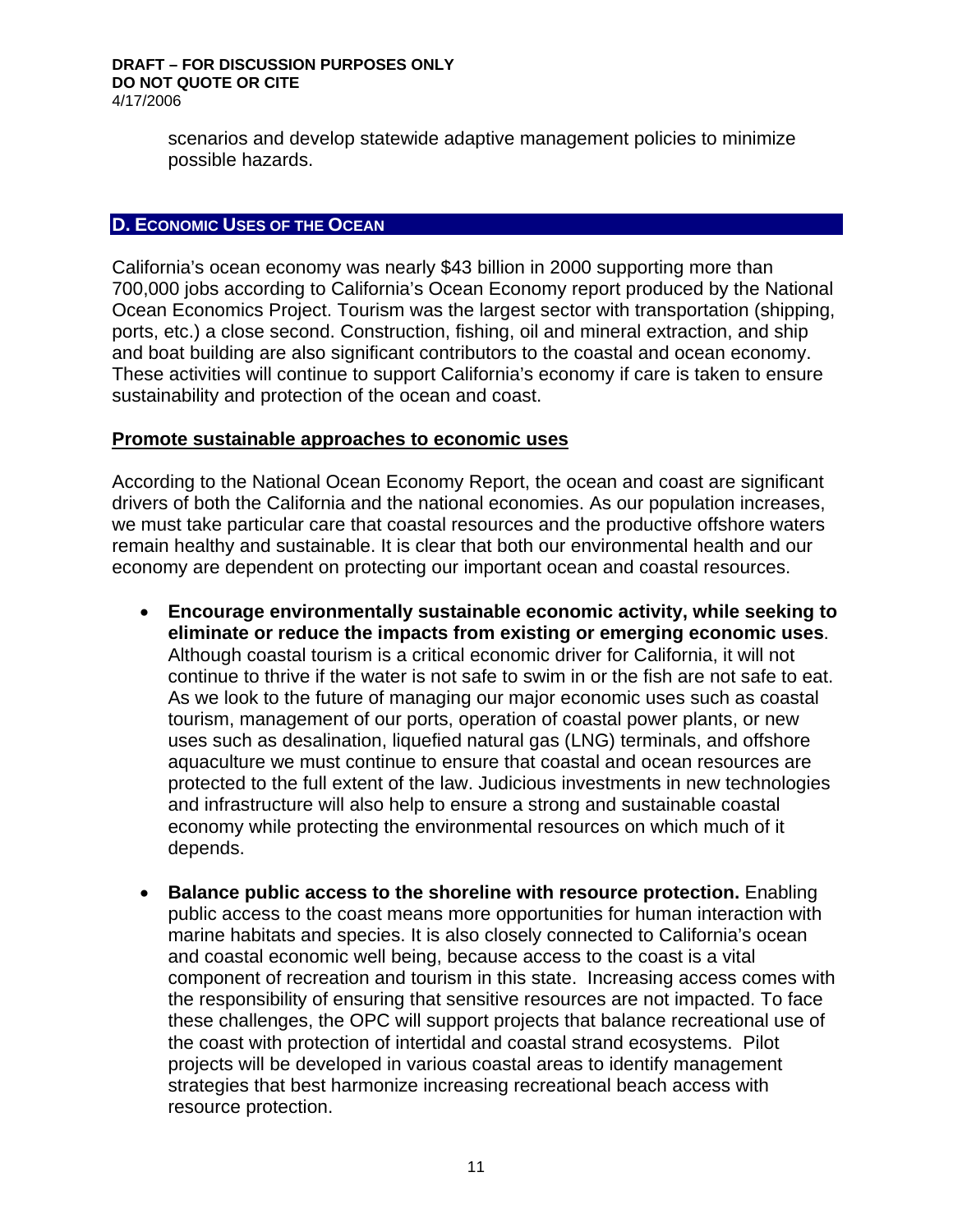#### **E. EDUCATION, OUTREACH, AND STEWARDSHIP**

A strong correlation exists between the public's understanding of the natural environment and that willingness of people to protect and preserve natural resources. Statewide, a lack of knowledge exists about the ocean and its problems, but recent surveys indicate that Californians feel very connected to the oceans and are interested in learning more about them. The OPC is in a unique position to help inform the public about on ocean and coastal issues, and how they can be directly involved in addressing these issues.

#### **Promote ocean awareness and stewardship**

The Governor's Ocean Action Plan identified the need to bring ocean education to the classroom and to help get the word out to the general public regarding the importance of the ocean and how individuals can help protect it. Since the release of the Governor's plan, ocean education was made part of California's Education and Environment Initiative and plans are moving forward to support a statewide ocean awareness media campaign. In addition, the OPC is a major sponsor of the upcoming international California and the World Ocean 2006 conference, which will convene the entire ocean community to discuss ways of addressing California's ocean and coastal management needs.

- **Support ocean education for children and adults.** The OPC will continue to collaborate with the CalEPA Education and Environment Initiative to ensure ocean science and education is included in K-12 education.
- **Launch an ocean stewardship media campaign***.* The OPC will partner with the recently formed Ocean Communicators Alliance to develop an ocean stewardship media campaign. The goal of this campaign is to increase public awareness and activism on ocean issues.

## **F. RESEARCH AND MONITORING**

Solving complex ocean resource problems will require a better scientific understanding of the underlying functioning of marine, coastal, and estuarine ecosystems. The activities of existing research, monitoring, and data collection entities must be supported and integrated. Science should be the foundation of ocean and coastal policy, but often it is not. The OPC has committed funds to ocean and coastal research through a partnership with California's Sea Grant programs. The state is also providing a large investment to establish a coastal currents monitoring system, an integral component of California's ocean observing systems.

#### **Improve understanding of ocean and coastal ecosystems**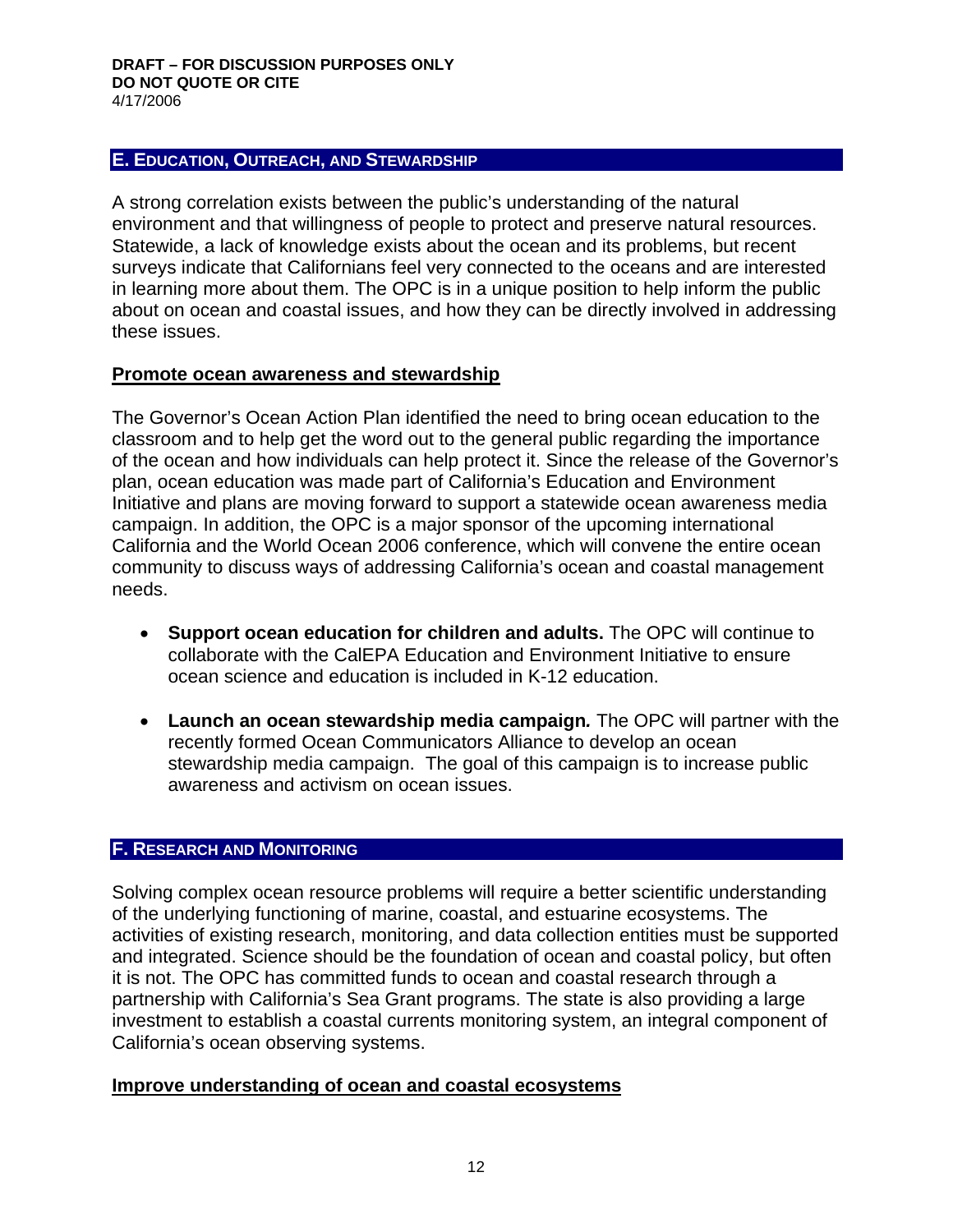Increased and improved data acquisition, analysis, and monitoring provide critical baselines for measuring future changes in ocean and coastal ecosystems, as well as metrics to assess future success or failure of management measures. California has committed to create an integrated ocean observing system that will provide long-term comprehensive data and analyses. California has already committed \$21 million dollars to the development of an ocean currents monitoring system (major component of an ocean observation system) and Governor Schwarzenegger has requested additional funding to support these efforts.

- **Support and expand ocean observing and monitoring programs**. The OPC will support the creation of a state sponsored entity to work with the federal Integrated Ocean Observing System (IOOS) and their designated Regional Associations (RAs). California needs to continue its leadership in the development and implementation of these observing systems which will provide information important to oil spill cleanup, marine life management, and search and rescue operations.
- **Complete a high-resolution statewide sea floor map of habitat and substrate.** The OPC sponsored a workshop and development of a plan of how the state can complete sea floor mapping statewide. The OPC also funded marine mapping of the Northern Central California coast. The OPC will continue to pursue funding and partnerships to complete sea floor maps on all state waters. This mapping will help serve efforts to manage fisheries, other forms of marine life management, and coastal sediments.
- **Support ocean and coastal research***.* The OPC will continue its support of research that addresses ocean and coastal management issues through its partnership with California's Sea Grant programs. The combination of federal, state, and other funding sources to carry out these research programs in collaboration with institutions like Sea Grant provide value-added approaches to meeting California's ocean research needs.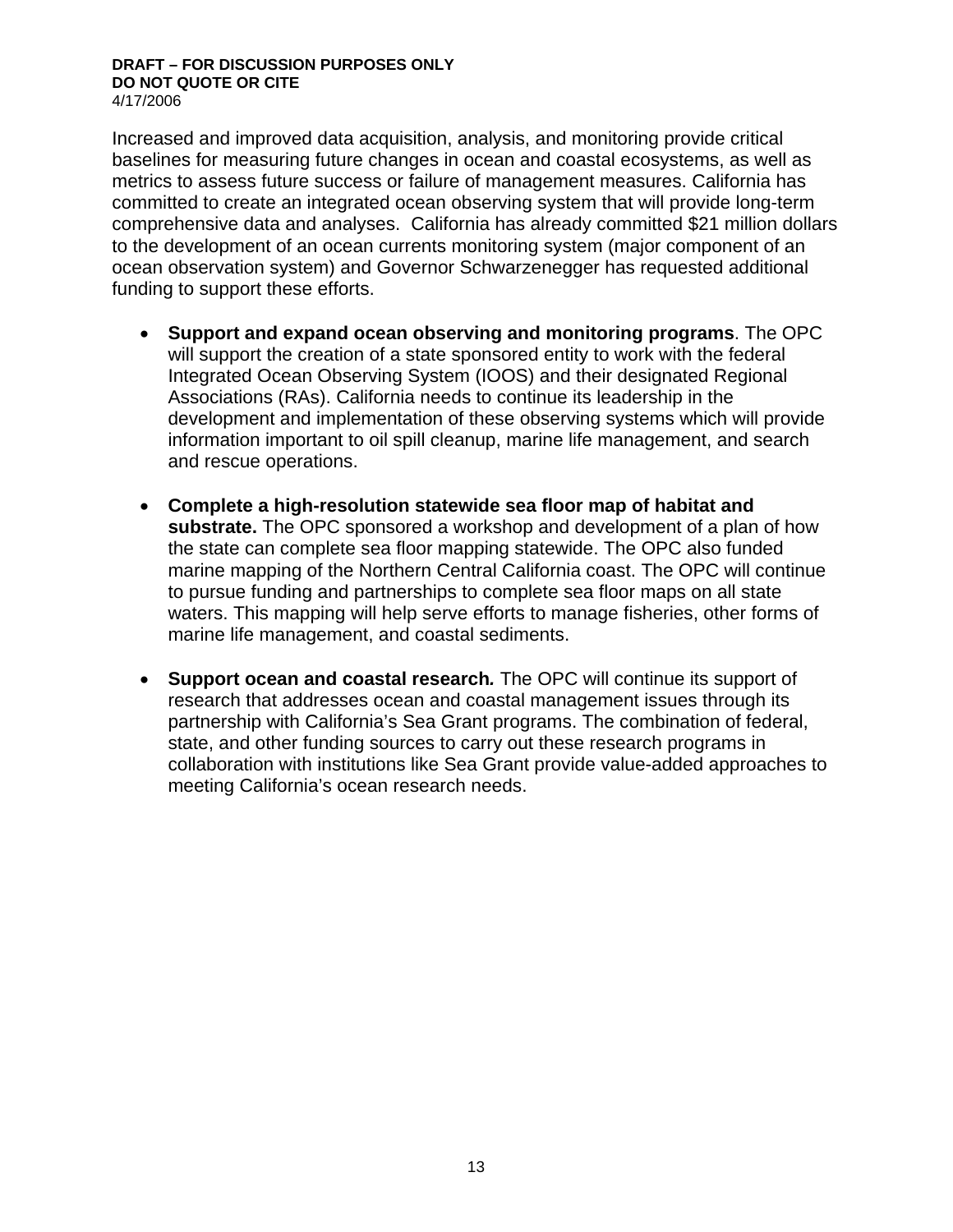# **Appendix A. Potential Actions**

The potential actions contained in this Appendix provide a preliminary assessment of activities that the OPC could pursue to address the goals and priorities identified in Section III. In collaboration with OPC staff, the State Agency Steering Committee will advise the OPC regarding immediate actions. The Science Advisory Team will be consulted regarding scientific questions, and stakeholders will be consulted throughout the process.

The level and nature of OPC support for each of these actions will vary. The OPC will spearhead some, dedicating both staff and capital resources, but a number of these actions will be lead by other government or non-governmental organizations with support from the OPC. An initial assessment of the OPC role for each action can be found in Appendix B.

The OPC will work with necessary agencies and local and regional organizations to accomplish these goals and achieve significant improvements in the ocean and coastal environment over the next five years. An initial assessment of the lead agencies for each action can be found in Appendix C.

The OPC staff has developed this plan based on feedback from council members, relevant agencies, and stakeholders. The staff held focus sessions, workshops, and interviews to solicit comments on the draft plan. A list of workshop attendees and other individuals who provided comment can be found in Appendix D.

## **A. OCEAN AND COASTAL ECOSYSTEMS**

## **PROTECT AND RESTORE VALUABLE MARINE HABITATS AND SPECIES**

## **1. Create, test, and implement ecosystem-based management (EBM) approaches.**

a) Develop and implement three or more pilot EBM projects (such as the Morro Bay EBM Program) to help manage entire ecosystems in a comprehensive, adaptive, and holistic manner.

## **2. Support the Department of Fish and Game (DFG) in the implementation of the Marine Life Protection Act (MLPA).**

- a) Support the full implementation of the MLPA, expanding the process from the Central region to other areas in the state and provide the necessary resources to enforce these areas.
- b) Design and implement a comprehensive MPA monitoring program that can be implemented statewide and that will measure changes in these marine ecosystems and provide information for future management decisions.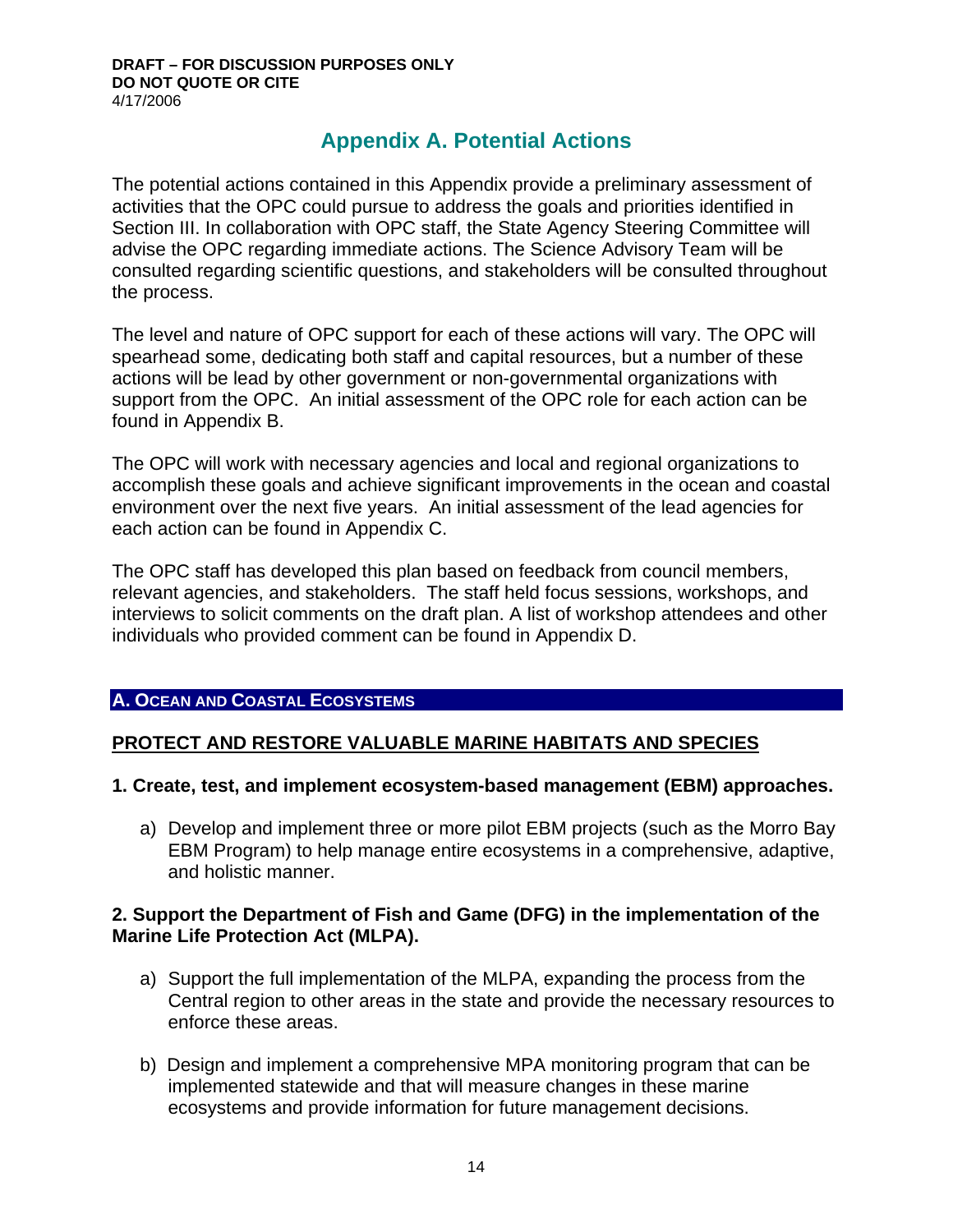## **3. Prevent and minimize the harmful effects of invasive species on native populations and habitats and eradicate invasive species where possible.**

- a) Complete the California Aquatic Invasive Species (AIS) Management Plan and the state rapid response plan by November 2006 and support their full implementation, including necessary control, eradication, coordination, research, and enforcement. Implement the California Noxious and Invasive Weed Action Plan and support its full implementation along with other invasive species plans for coastal areas.
- b) Improve regulatory coordination and enforcement to prevent or quickly respond to invasive species introductions. Establish a rapid response emergency fund for coastal invasive species in areas determined to be a high priority for response.
- c) Improve research and data collection on invasive species and coordinate information dissemination on coastal invasions.

## **4. Enhance and restore intertidal and subtidal habitats.**

- a) Test different management regimes for protecting tidepools and rocky intertidal habitat, and establish best management practices based on these investigations.
- b) Implement ten subtidal restoration projects including eelgrass, kelp, native oyster or other subtidal habitats.
- c) Complete the San Francisco Bay Subtidal Habitat Goals Project by June 2008 and support full implementation of its recommendations. Initiate similar restoration planning projects in key bays and estuaries at representative locations along the coast, such as Humboldt Bay or Tomales Bay.
- d) Integrate the San Francisco Bay Subtidal, Baylands, and Uplands Habitat Goals projects to develop a comprehensive protection and restoration plan for the Bay Area.

#### **5. Complete planning and begin implementation for restoration of at least 30,000 acres of coastal or San Francisco Bay wetlands.**

- a) Complete planning and begin ecosystem-scale wetlands restoration projects (e.g., South Bay Salt Ponds), including adaptive management and monitoring.
- b) Support the work of the Southern California Wetlands Recovery Project, San Francisco Bay Joint Venture, Pacific Coast Joint Venture, and other regional restoration coordination efforts.

## **6. Restore habitat connectivity and quality within coastal watersheds.**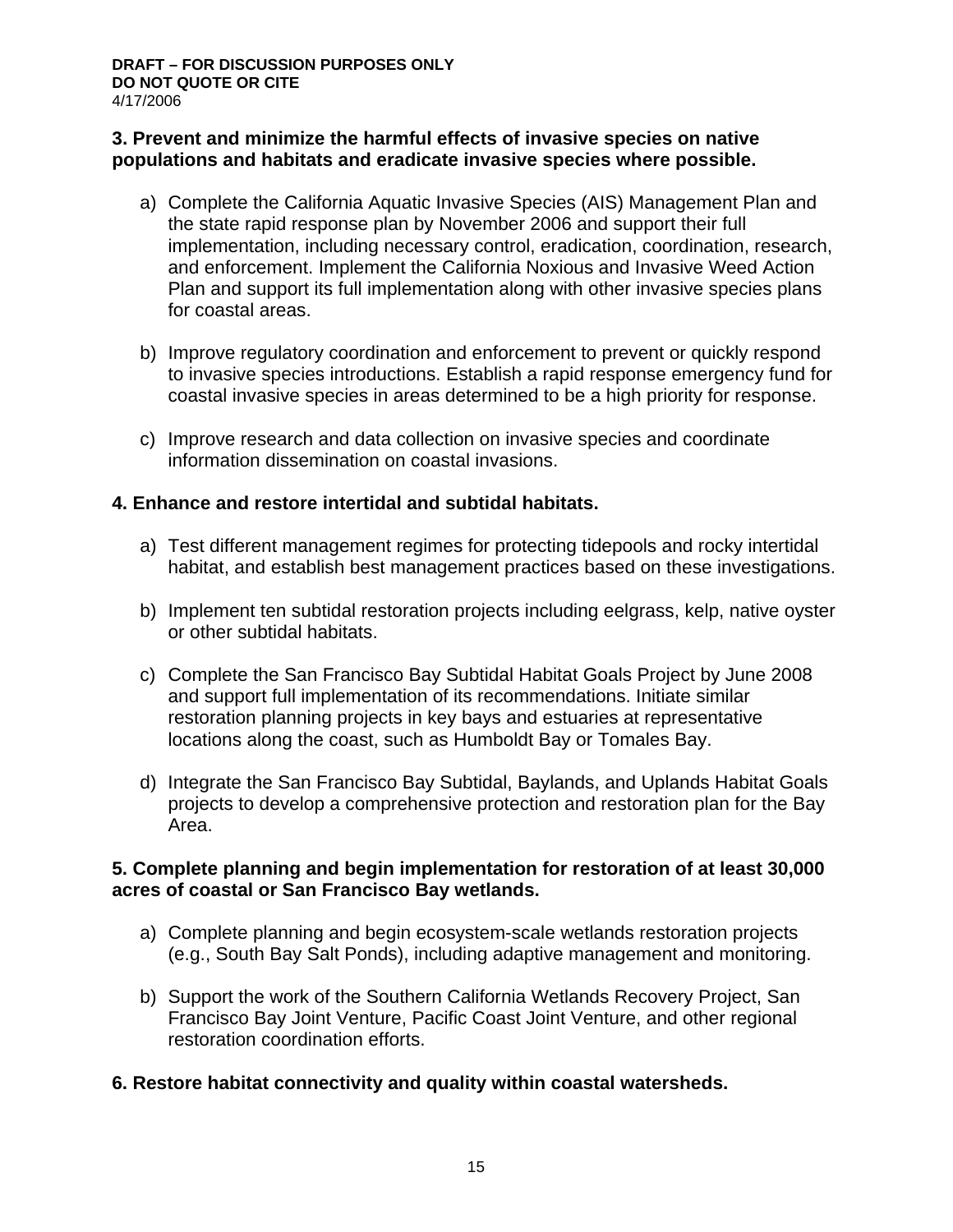- a) Complete planning for the restoration of rivers and stream corridors to promote the recovery of native salmonid species, and remove high priority barriers to fish passage. Support large-scale dam removal and associated watershed restoration projects that require additional funds to complete, such as Matilija Dam, Rindge Dam, and San Clemente Dam. Examine the removal of dams on the Klamath River to determine future state roles, and consider restoring the Klamath River as a keystone project.
- b) Develop rapid assessments or inventory procedures for watersheds to facilitate prioritization of watershed projects where a comprehensive assessment is not feasible. Investigate and recommend future policies to protect streams and watersheds.
- c) Install and establish a system for long-term maintenance of stream gauges statewide. Determine flow rates necessary to protect water quality in coastal lagoons and estuaries consistent with the water pollution control policies of the Regional Water Boards.

## ACHIEVE SUSTAINABLE FISHERIES

## **7. Support the Department of Fish and Game in the implementation of the Marine Life Management Act (MLMA).**

- a) Support the full implementation of the MLMA, including completion of priority stock assessments and fishery management plans, and enforcement of regulations. Support cooperative research and facilitate data sharing among fishers, academics, and agency personnel to enhance DFG stock assessments and other regulatory decisions.
- b) Research and pursue regulatory and legislative changes needed to restructure the DFG fee system.
- c) Install new technologies for permitting, such as electronic licensing for commercial and recreational fishers, and investigate and implement new technologies for enforcing regulations.

#### **8. Investigate and support innovative economic approaches for recovering fish stocks and fisheries.**

- a) Develop a Sustainable Fisheries Capitol Fund or similar strategy that will rationalize fishing effort and incentives, and develop new fishing techniques to reduce bycatch.
- b) Investigate the feasibility of various sustainable fishery management approaches, such as vessel buybacks, different quota systems, and limited entry programs. Encourage the development of sustainable fishing gear.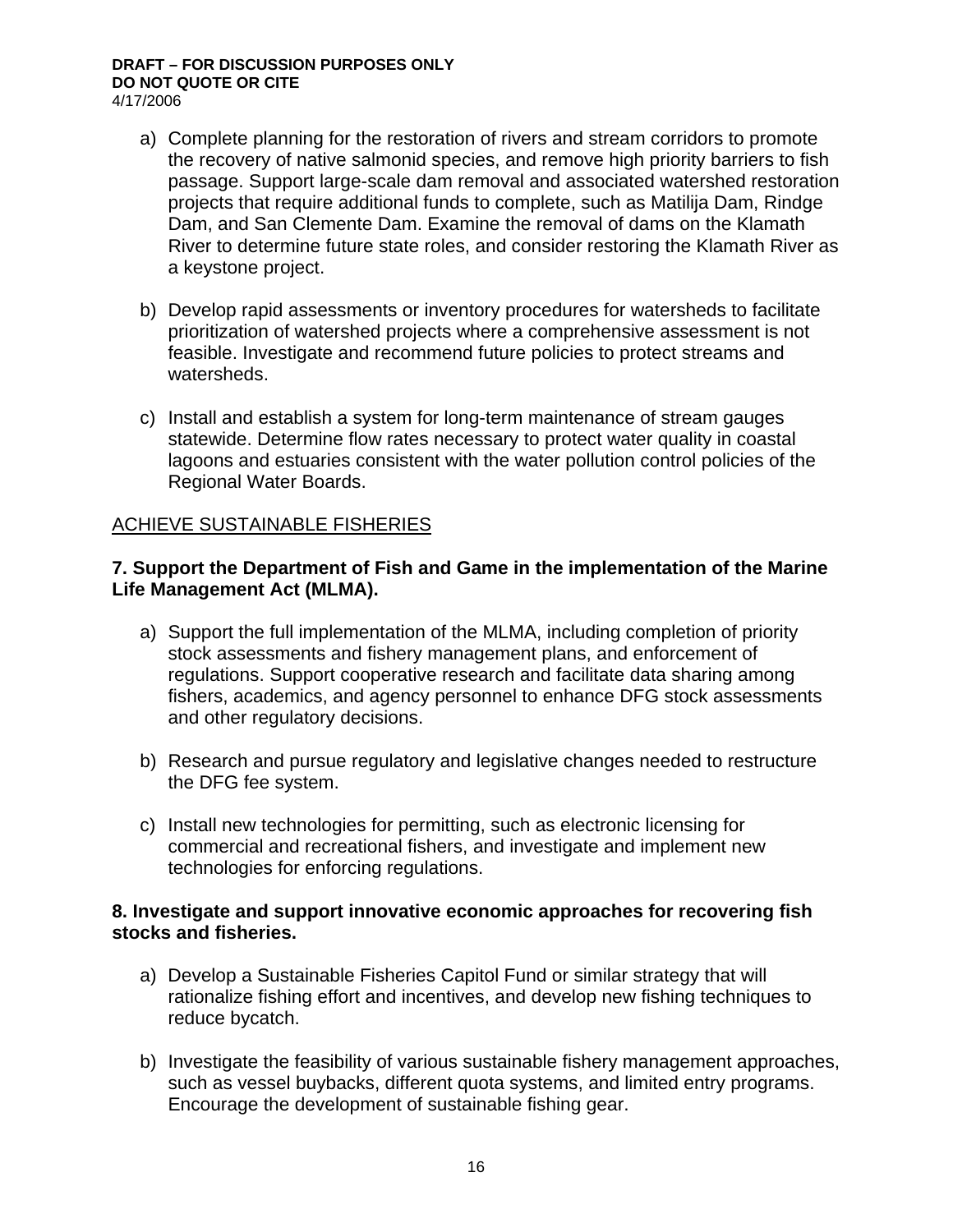c) Investigate the potential for consumer-oriented market approaches, such as a California sustainable seafood certification program or direct-to-consumer sustainable seafood markets.

## **B. COASTAL WATER QUALITY**

## IMPROVE COASTAL WATER AND SEDIMENT QUALITY

#### **9. Reduce or eliminate point and non-point source pollution.**

- a) Support the State's coastal point and non-point source pollution control programs. Initiate innovative approaches to address non-point source pollution, and encourage new technologies to improve storm water management. Promote source control through improved public information and low impact development.
- b) Improve enforcement of Clean Water Act and Porter Cologne Act by increasing enforcement staff at State and Regional Water Boards.
- c) Reduce sediment, nutrient, and chemically laden runoff due to forestry, viticulture, and agricultural operations through acquisition of property interests, voluntary certification programs, and grant programs to install source controls.
- d) Support local governments in addressing land use planning issues affecting marine and coastal water quality, including updating local coastal programs.

#### **10. Protect human and wildlife health through improvements in water quality monitoring, testing, and advance warning.**

- a) Investigate options for detection and treatment of pharmaceuticals, pathogens, and endocrine disruptors in wastewater and runoff.
- b) Promote improved monitoring and forecasting of harmful algal blooms to provide advance warning of possible beach closures.
- c) Investigate solutions to methyl-mercury contamination in the food chain and improve public education on the potential health risks.

## **11. Establish sediment quality objectives to protect benthic communities, wildlife, and human health for all bays and estuaries.**

- a) Support investigations of long-term chronic effects of in-place contaminants.
- b) Develop consistent statewide standards for sediment testing, including testing for chemicals like PBDE and butyltins.

## **12. Reduce or eliminate point source pollution from vessels.**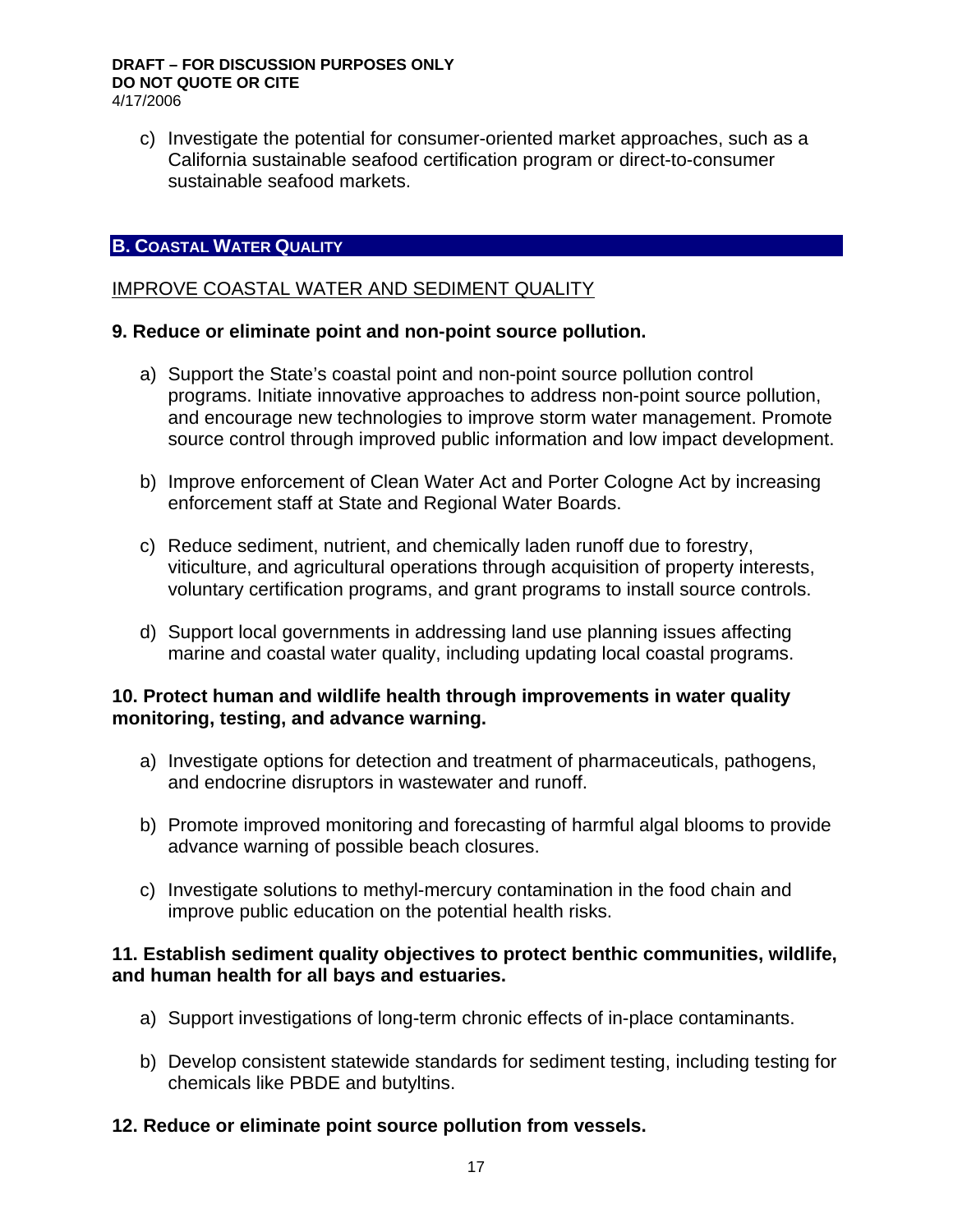- a) Work with the U.S. EPA and NOAA toward the prohibition of sewage and graywater disposal from ocean-going ships and large passenger vessels.
- b) Promote the use of alternatives to anti-fouling chemicals used on vessels.
- c) Support clean marinas and improve water quality at harbors.

## REDUCE COASTAL AND MARINE DEBRIS

## **13. Reduce marine debris and its impacts to ocean ecosystems.**

- a) Support the implementation of the 2006 California Marine Debris Action Plan, including the creation of a state Interagency Task Force on Litter and Marine Debris.
- b) Promote and expand the Adopt-a-Beach program and Coastal Cleanup Day.
- c) Support and expand the California Derelict Fishing Gear Program, in cooperation with the fishing community, to reduce impacts from lost commercial and recreational fishing gear.

## **C. BEACHES AND COASTAL HAZARDS**

## PLAN FOR HEALTHY BEACHES AND COASTAL HAZARDS

## **14. Complete and implement the California Sediment Master Plan by June 2007.**

a) Support beach nourishment using opportunistic and alternative sand sources than can be exploited with minimal environmental impacts, and implement projects to restore natural flows of sediment.

## **15. Address climate change and other hazards to prevent loss of life and minimize coastal property loss.**

- a) Investigate the long-term impacts of climate change and develop statewide adaptive management policies that will minimize these potential impacts.
- b) Support statewide tsunami preparedness, supported by seafloor maps and current model data.

## **D. ECONOMIC USES OF THE OCEAN**

## PROMOTE SUSTAINABLE APPROACHES TO ECONOMIC USES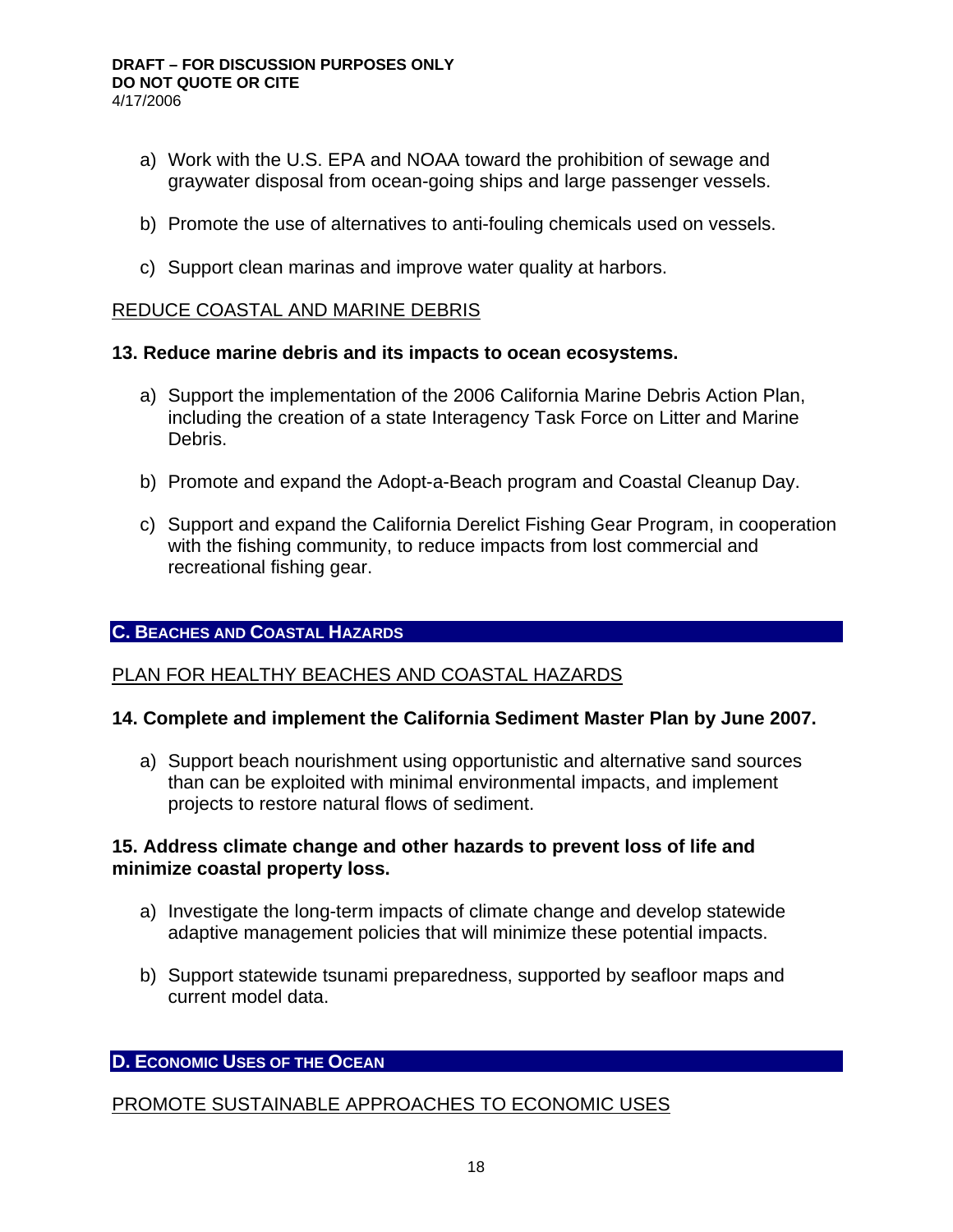## **16. Encourage environmentally sustainable economic activity, while seeking to eliminate or reduce the impacts from existing or emerging economic uses**.

- a) Prepare policy responses and address conflicts between state and federal authorities relating to off-shore development proposals such as liquefied natural gas (LNG) terminals, and open ocean aquaculture.
- b) Collaborate with state regulatory and contracting agencies to recommend actions that address the environmental impacts of existing coastal power plants that use once-through cooling technology.
- c) Review proposals for co-locating other offshore industries with existing offshore oil platforms and for decommissioning aging platforms to determine potential impacts to coastal and marine resources.

## **17. Increase public access to and along the shoreline, while balancing recreational use with protection of intertidal and coastal strand ecosystems.**

- a) Develop and implement strategies to balance increasing recreational beach access with resource protection. Implement three projects to determine the impacts of various management techniques in representative locations.
- b) Acquire, and/or construct at least 100 miles of the California Coastal Trail and at least 50 miles of the San Francisco Bay Trail. Open at least 25 new public accessways to the shoreline and construct or retrofit 25 accessways to the shoreline for the mobility impaired.
- c) Complete the San Francisco Bay Area Water Trail Plan by January 2008 and begin construction of associated infrastructure. Investigate options for water trails in other coastal locations.
- d) Construct three or more interpretive nature centers associated with the coast, ocean, or watersheds.

## **18. Restore urban waterfronts and ports for economic uses such as commerce and tourism.**

- a) Develop port and harbor infrastructure and diversify their functions (e.g., fishing, research, tourism, and public access).
- b) Assist ports by developing innovative and/or beneficial disposal of dredge materials, and support efforts to improve water and air quality.
- c) Promote exhibits, festivals, displays, museums, and educational centers interpreting natural, maritime, and military history associated with the California coast and ocean.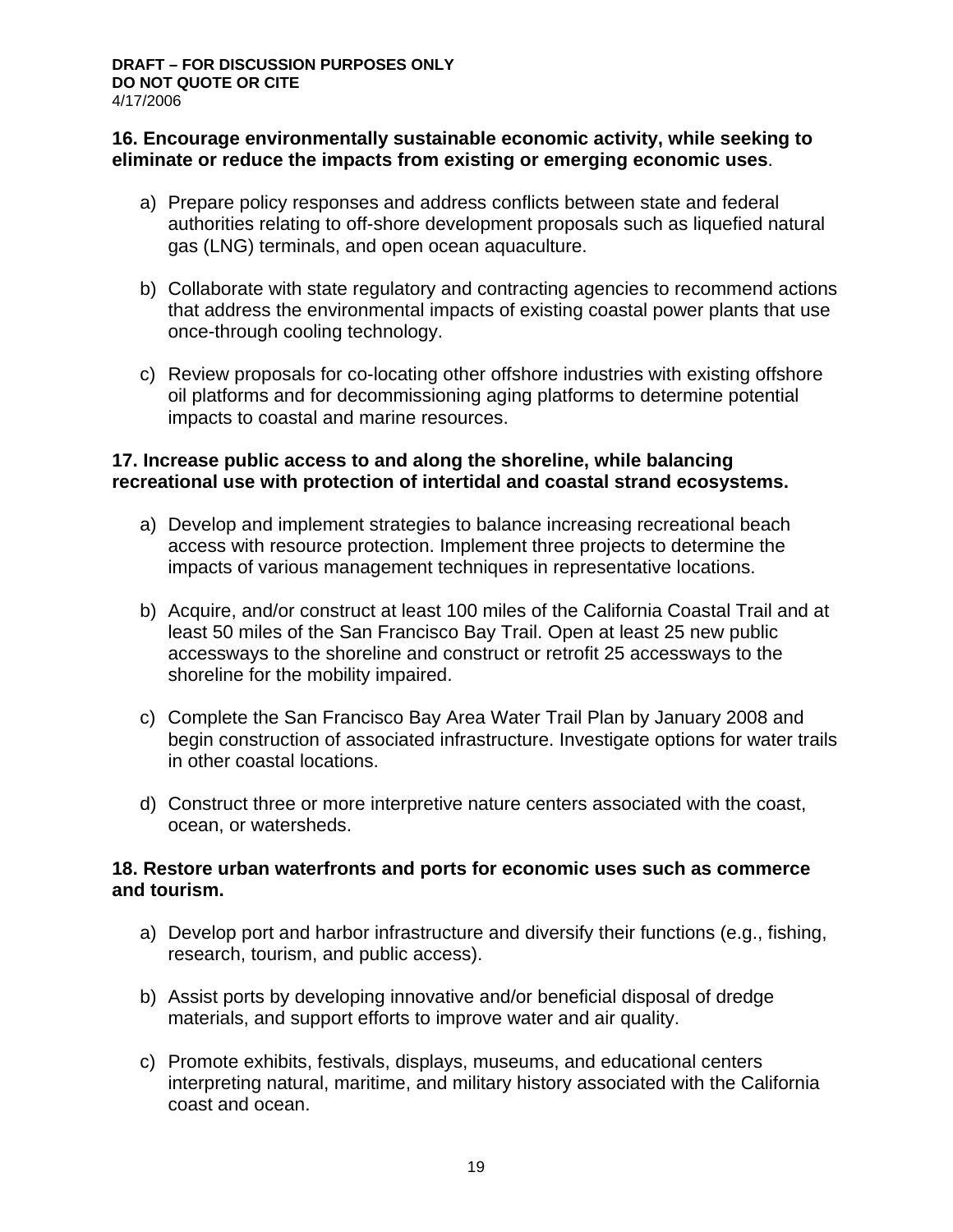## **19. Ensure the health and sustainability of leased submerged tidelands.**

a) Inventory existing commercial leases of state-owned submerged tidelands and assess the adequacy of standards, practices, and resource protection for these areas. Recommend changes as necessary to current laws and regulations that will ensure adequate protection and valuation of these resources.

#### **E. EDUCATION, OUTREACH, AND STEWARDSHIP**

## PROMOTE OCEAN AWARENESS AND STEWARDSHIP

#### **20. Elevate public awareness of ocean and coastal issues and encourage a sense of individual responsibility.**

- a) Coordinate and launch a statewide ocean awareness campaign with the assistance of federal partners and the Ocean Communicators Alliance.
- b) Support environmental education for children and adults, including docent programs, nature and interpretive centers, bilingual education, live webcasts to schools, and on-the-water ocean experiences.

#### **21. Enhance ocean education and access to ocean and coastal information.**

- a) Support the CalEPA Education and Environment Initiative (EEI) process, and work with other state and federal organizations (such as the COSEE centers and the National Ocean Literacy Initiative), to bring ocean and coastal disciplines in the K-12 model curriculum and continuing education programs and to monitor and evaluate the effectiveness of these acts.
- b) Revitalize and maintain the State's ocean website (CalOcean) to provide a comprehensive portal to ocean and coastal related information. Include a database of non-government organizations and ocean-oriented educational organizations and provide a clearinghouse for sharing informational and educational materials.

#### **F. RESEARCH AND MONITORING**

#### IMPROVE UNDERSTANDING OF OCEAN AND COASTAL ECOSYSTEMS

**22. Create a state-sponsored ocean observing organization that will work with the Regional Associations (RAs) and other entities to strategically plan and build an integrated ocean observing system in California.** 

a) Within one year, complete a statewide management information needs assessment that will guide the development of future ocean observing systems.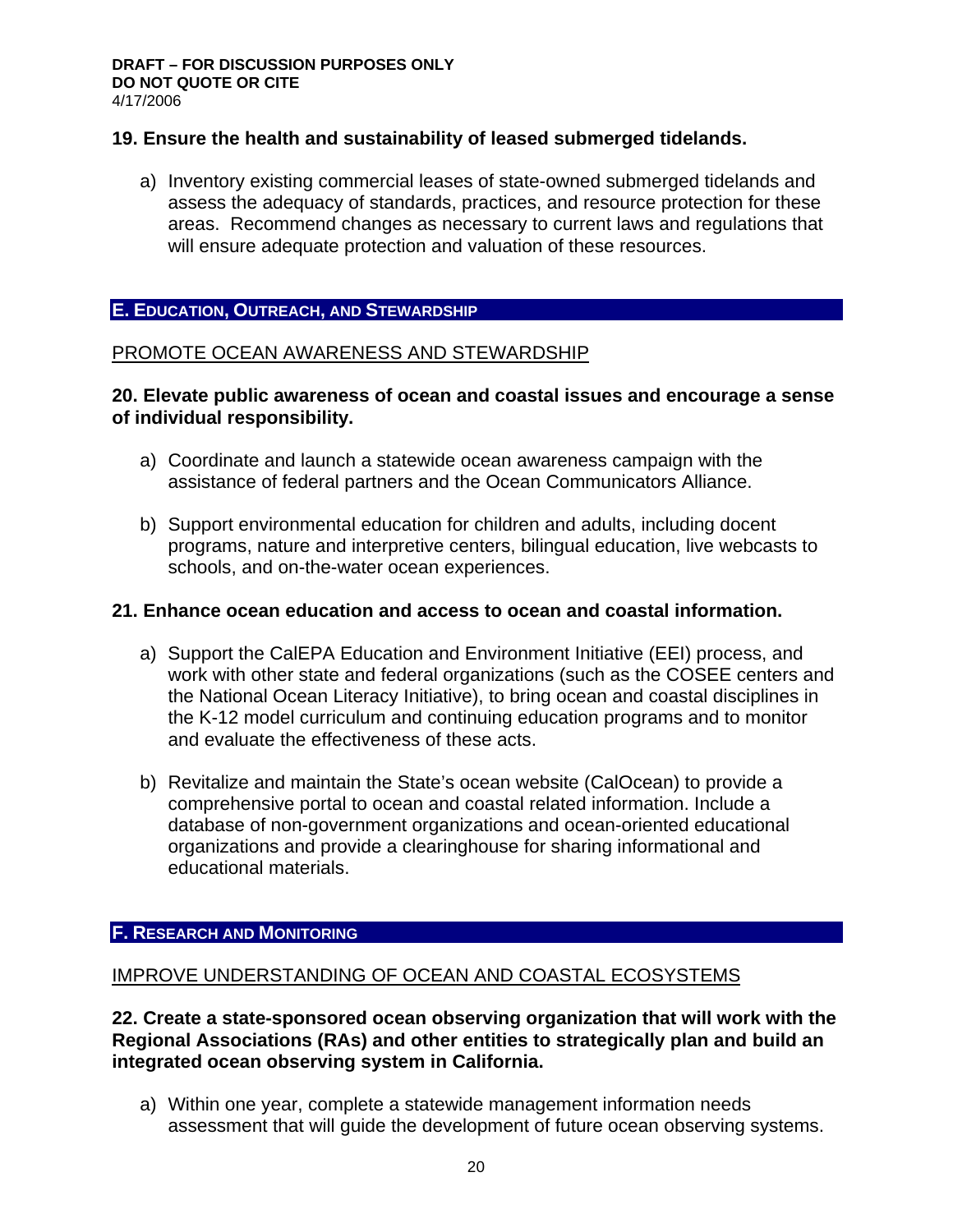- b) Develop and implement a comprehensive state or regional approach for acquiring, managing, and disseminating observing data in a way that is responsive to management priorities and numerous stakeholders. Work to integrate data collection techniques between the California RAs, and among the Californian systems, the pacific regional systems, and the national IOOS.
- c) Complete installation of the Coastal Ocean Currents Monitoring Program (COCMP) and ensure it is fully maintained and coordinated with other state and regional observing system components.

#### **23. Coordinate and expand existing ocean observation systems, monitoring programs, and data management capabilities, and support continued operations and necessary improvements.**

- a) Coordinate and expand existing ocean observation and monitoring programs such as Partnership for Interdisciplinary Studies of Coastal Oceans (PISCO), Cooperative Research and Assessment of Nearshore Ecosystems (CRANE), California Cooperative Oceanic Fisheries Investigation (CalCOFI), and other regional, long-term data collection efforts.
- b) Establish a mechanism or organization to provide data synthesis services with the goal of assembling scientific results from state and national efforts and producing products for diverse scientific, public, and policy audiences.

## **24. Complete mapping of high priority areas in California state waters and work with the federal government to map essential areas of federal waters. Mapping includes data acquisition, interpretation, and creation of habitat maps.**

- a) Implement the recommendations from the December 2006 Statewide Marine Mapping Planning Workshop and Report, and require all future mapping projects to use standards identified in the Workshop Report.
- b) Develop and maintain state and federal partnerships to leverage investment in mapping projects.
- c) Develop and implement a system for data management and a standardized approach to the format and distribution of mapping products.

## **25. Provide annual funding for research that will address priority management needs.**

a) Work with the California Sea Grant Programs to review and award grants that meet the OPC guidelines and priorities.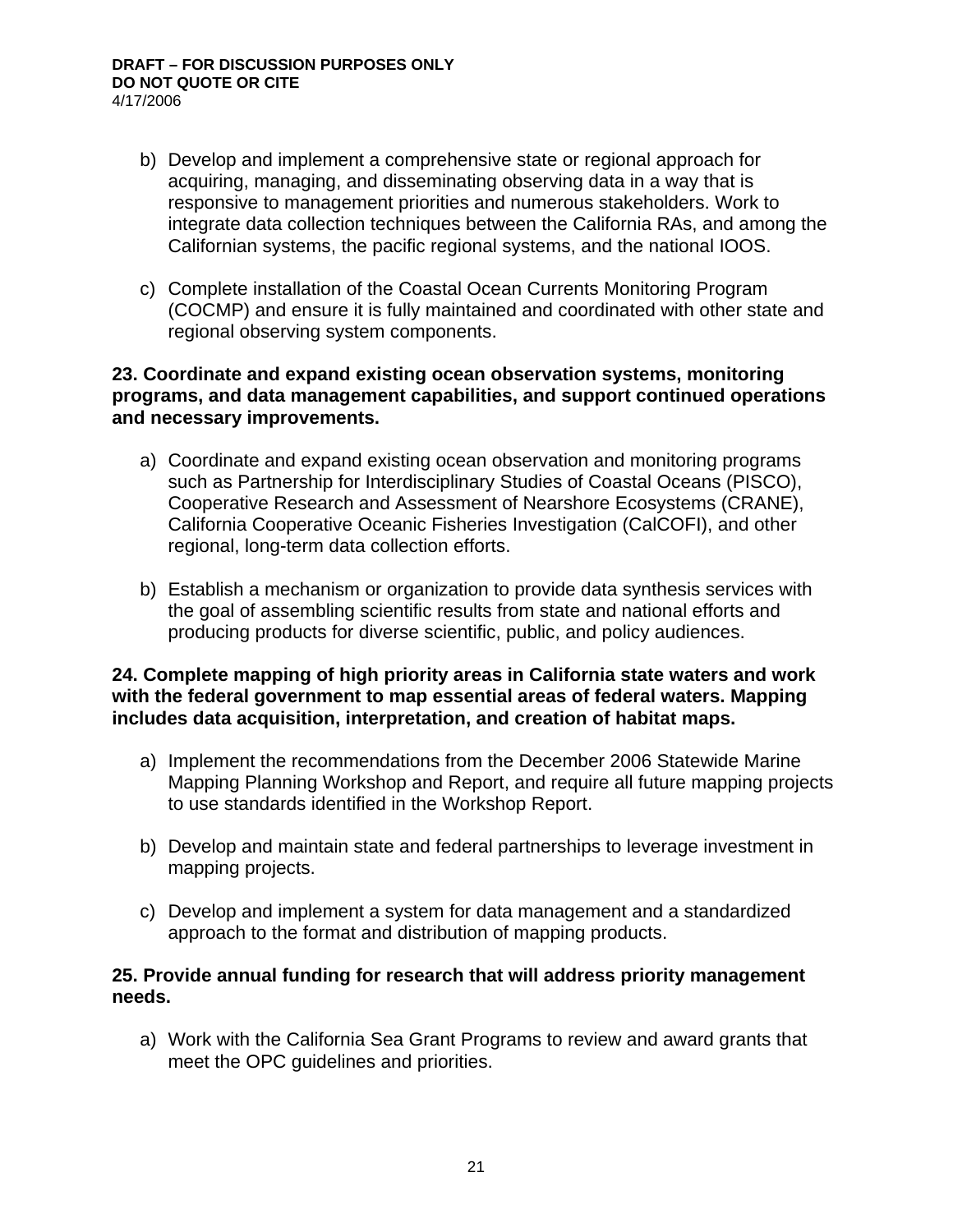# **Appendix B. OPC Potential Roles for Implementing Actions**

The OPC will assume differing roles in implementing the priorities identified in Section III and in each of the specific actions detailed in Appendix A. These roles are defined below and are listed for each of the actions in the table that follows. The roles employ the "Tools to Implement COPA" in Section II: Coordination, Collaboration, and Integration; Science and Education; and Funding. The table specifies the potential role and level of OPC participation.

## **Coordination, Collaboration, and Integration**

**Lead:** The OPC will take a lead role in the development and operation of standing advisory committees or processes through the State Agency Steering Committee. The OPC may take the lead in developing other committees or processes to bring about sharing of information, coordinated and integrated action, law and policy development, and public participation in decision-making.

**Support:** The OPC will participate in committees or processes. The OPC may appoint one or more of its members to, or its staff will participate in, committees, workgroups, or task forces created by other entities. This will bring the OPC's broad perspective, network of organizations, and the possibility of OPC funding, to these ventures.

## **Science and Education**

**Lead:** The OPC will take a lead role in funding or initiating scientific investigations and the development of technology. The OPC will initiate scientific studies, technology development, or economic or policy analysis in order to resolve issues relating to protection or management of the coastal and ocean environment. As funds permit, it will sponsor basic and applied science, and will seek to integrate science and policy through grant programs and by sponsoring conferences, symposia, and other formal or informal scientific meetings. The OPC will take a lead role in public education and outreach concerning ocean issues or projects.

**Support:** The OPC will participate in scientific investigations and technology development. The OPC will appoint members to, or OPC staff or consultants will participate in, scientific meetings, investigations, and conferences convened by other organizations to solve priority coastal and ocean protection and management issues. The OPC will participate in public education through supporting the development of education programs or outreach efforts and materials by other entities.

## **Funding**

**Direct:** The OPC will make direct expenditures. The OPC has received funds for a wide range of purposes through appropriations to the Resources Agency, Coastal Conservancy, and the State Water Resources Control Board. Other departments are considering making funds available for OPC-directed purposes. To the extent available,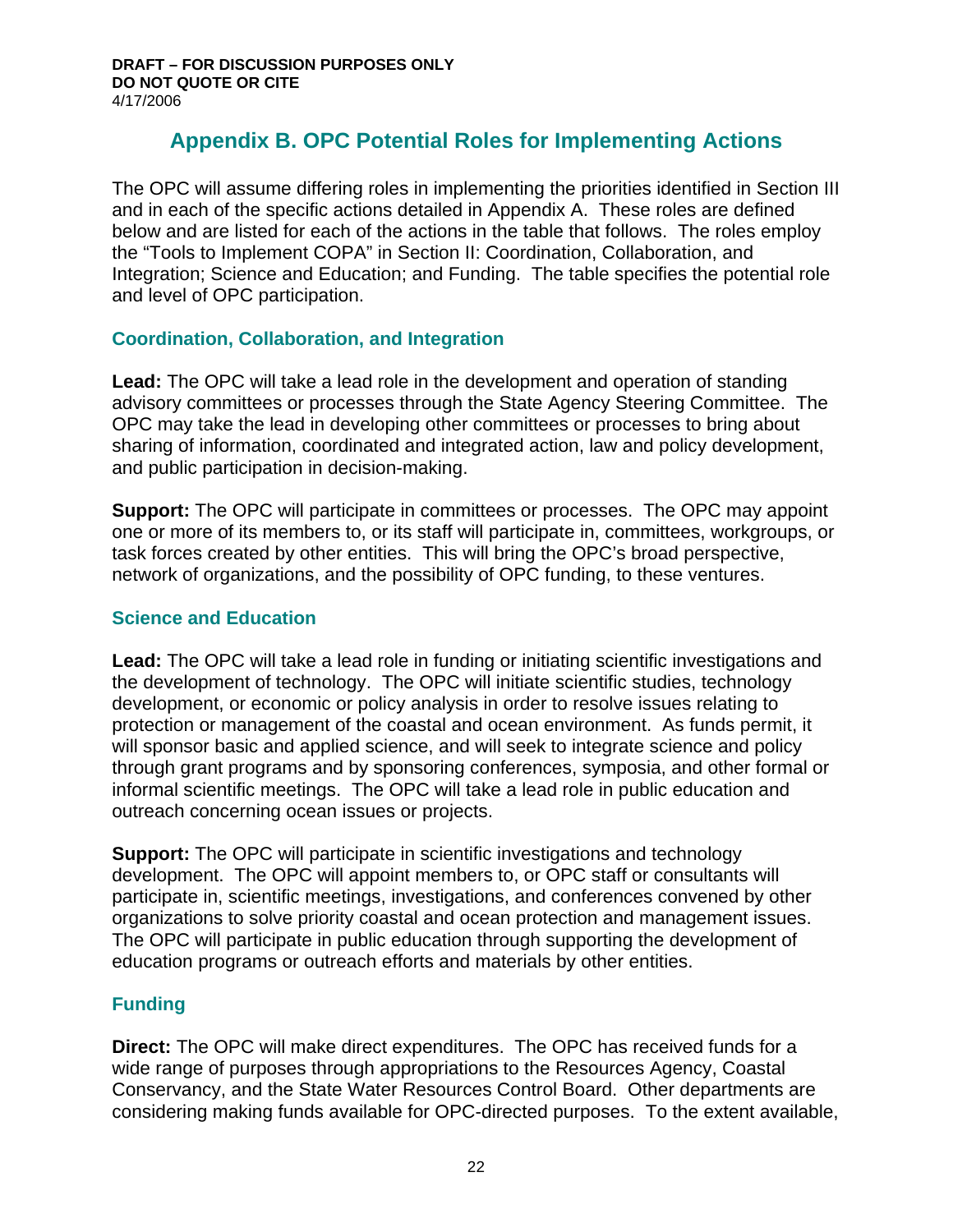the OPC will provide such funds to public agencies, NGOs, and other parties, through grants, contracts, and interagency agreements.

**Indirect:** The OPC will provide support for other parties to receive funds. Using this and other plans as a guide, the OPC will help develop and support budget proposals for other State departments and will assist in negotiating such proposals through the Resources Agency, CalEPA, the Department of Finance, and the Legislature. It will investigate new funding sources, develop cross-cutting budgets, and promote efficient and effective use of existing funds. It may propose reallocation of existing funds administratively or through changes in law or regulation. It will work to increase federal contributions and funds from foundations.

| <b>Action</b>  |                                                                                                                                                                                                                                                                                                                                                                                                                                              |      | A. Coordination,<br>Collaboration,<br>and Integration |      | <b>B. Science and</b><br><b>Education</b> |               | <b>C. Funding</b> |
|----------------|----------------------------------------------------------------------------------------------------------------------------------------------------------------------------------------------------------------------------------------------------------------------------------------------------------------------------------------------------------------------------------------------------------------------------------------------|------|-------------------------------------------------------|------|-------------------------------------------|---------------|-------------------|
|                |                                                                                                                                                                                                                                                                                                                                                                                                                                              | Lead | <b>Support</b>                                        | Lead | <b>Support</b>                            | <b>Direct</b> | Indirect          |
| 1a             | Develop and implement three or more pilot<br>EBM projects (such as the Morro Bay EBM<br>Program) to help manage entire ecosystems<br>in a comprehensive, adaptive, and holistic<br>manner                                                                                                                                                                                                                                                    |      | X                                                     | X    | X                                         | X             |                   |
| 2a             | Support the full implementation of the MLPA,<br>expanding the process from the Central region<br>to other areas in the state and provide the<br>necessary resources to enforce these areas.                                                                                                                                                                                                                                                  |      | Χ                                                     |      | X                                         | X             | X                 |
| 2 <sub>b</sub> | Design and implement a comprehensive MPA<br>monitoring program that can be implemented<br>statewide and that will measure changes in<br>these marine ecosystems and provide<br>information for future management decisions.                                                                                                                                                                                                                  |      | X                                                     |      | $\mathsf X$                               | X             | X                 |
| 3a             | Complete the California Aquatic Invasive<br>Species (AIS) Management Plan and the state<br>rapid response plan by November 2006 and<br>support their full implementation, including<br>necessary control, eradication, coordination,<br>research, and enforcement. Implement the<br>California Noxious and Invasive Weed Action<br>Plan and support its full implementation along<br>with other invasive species plans for coastal<br>areas. | X    | X                                                     | X    | X                                         | X             | X                 |
| 3 <sub>b</sub> | Improve regulatory coordination and<br>enforcement to prevent or quickly respond to<br>invasive species introductions. Establish a<br>rapid response emergency fund for coastal<br>invasive species in areas determined to be a<br>high priority for response.                                                                                                                                                                               | X    | X                                                     |      |                                           | X             | X                 |
| 3c             | Improve research and data collection on<br>invasive species and coordinate information<br>dissemination on coastal invasions.                                                                                                                                                                                                                                                                                                                |      | Χ                                                     |      | X                                         | X             | X                 |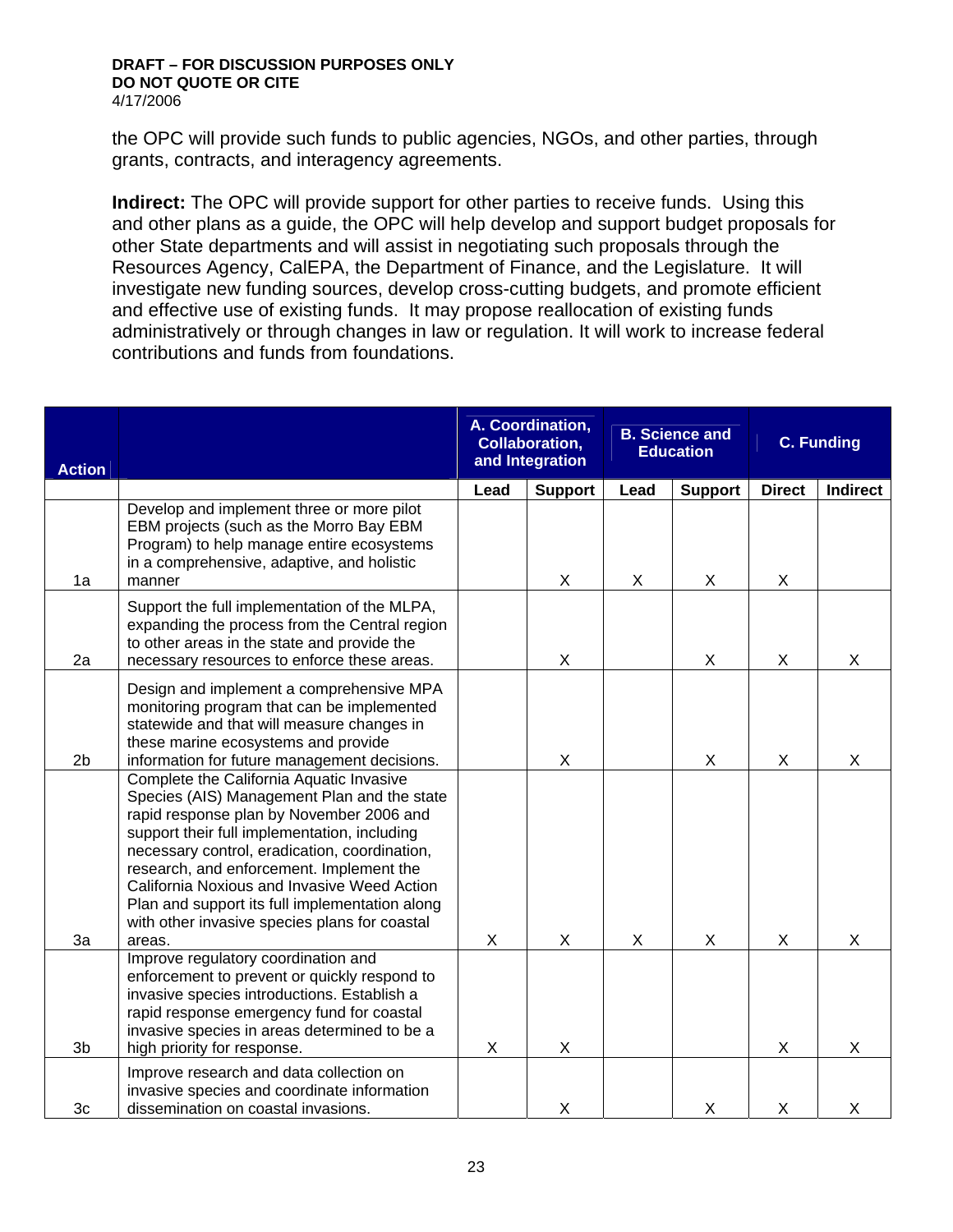| 4a             | Test different management regimes for<br>protecting tidepools and rocky intertidal<br>habitat, and establish best management<br>practices based on these investigations.                                                                                                                                                                                                                                                                                                                                                                         | Χ |   | X | X |   |
|----------------|--------------------------------------------------------------------------------------------------------------------------------------------------------------------------------------------------------------------------------------------------------------------------------------------------------------------------------------------------------------------------------------------------------------------------------------------------------------------------------------------------------------------------------------------------|---|---|---|---|---|
| 4b             | Implement ten subtidal restoration projects<br>including eelgrass, kelp, native oyster or other<br>subtidal habitats.                                                                                                                                                                                                                                                                                                                                                                                                                            | X |   | X | X |   |
| 4c             | Complete the San Francisco Bay Subtidal<br>Habitat Goals Project by June 2008 and<br>support full implementation of its<br>recommendations. Initiate similar restoration<br>planning projects in key bays and estuaries at<br>representative locations along the coast, such<br>as Humboldt Bay or Tomales Bay                                                                                                                                                                                                                                   | Χ |   | X | X | X |
| 4d             | Integrate the San Francisco Bay Subtidal,<br>Baylands, and Uplands Habitat Goals projects<br>to develop a comprehensive protection and<br>restoration plan for the Bay Area.                                                                                                                                                                                                                                                                                                                                                                     | Χ |   |   | X | X |
| 5a             | Complete planning and begin ecosystem-<br>scale wetlands restoration projects (e.g.,<br>South Bay Salt Ponds), including adaptive<br>management and monitoring                                                                                                                                                                                                                                                                                                                                                                                   | X | X | X | X | X |
| 5 <sub>b</sub> | Support the work of the Southern California<br>Wetlands Recovery Project, San Francisco<br>Bay Joint Venture, Pacific Coast Joint<br>Venture, and other regional restoration<br>coordination efforts                                                                                                                                                                                                                                                                                                                                             | Χ |   | X | X | X |
| 6a             | Complete planning for the restoration of rivers<br>and stream corridors to promote the recovery<br>of native salmonid species, and remove high<br>priority barriers to fish passage. Support large-<br>scale dam removal and associated watershed<br>restoration projects that require additional<br>funds to complete, such as Matilija Dam,<br>Rindge Dam, and San Clemente Dam.<br>Examine the removal of dams on the Klamath<br>River to determine future state roles, and<br>consider restoring the Klamath River as a<br>keystone project. | X |   | X | X | X |
| 6b             | Develop rapid assessments or inventory<br>procedures for watersheds to facilitate<br>prioritization of watershed projects where a<br>comprehensive assessment is not feasible.<br>Investigate and recommend future policies to<br>protect streams and watersheds.                                                                                                                                                                                                                                                                                | X |   | X | X | X |
| 6с             | Install and establish a system for long-term<br>maintenance of stream gauges statewide.<br>Determine flow rates necessary to protect<br>water quality in coastal lagoons and estuaries<br>consistent with the water pollution control<br>policies of the Regional Water Boards                                                                                                                                                                                                                                                                   | X |   | X | X | x |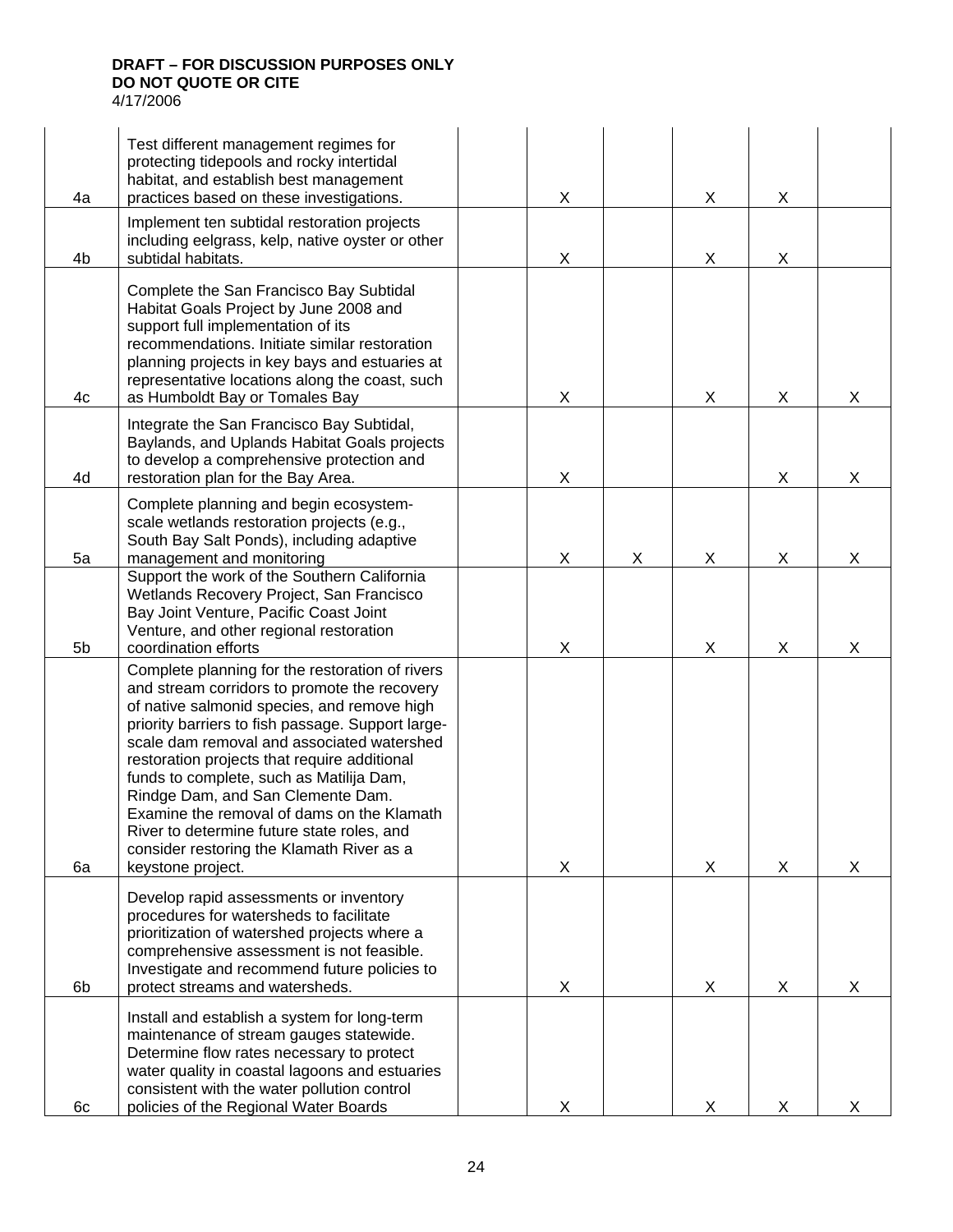| 7a | Support the full implementation of the MLMA,<br>including completion of priority stock<br>assessments and fishery management plans,<br>and enforcement of regulations. Support<br>cooperative research and facilitate data<br>sharing among fishers, academics, and<br>agency personnel to enhance DFG stock<br>assessments and other regulatory decisions |   | X | X | X | X              | X |
|----|------------------------------------------------------------------------------------------------------------------------------------------------------------------------------------------------------------------------------------------------------------------------------------------------------------------------------------------------------------|---|---|---|---|----------------|---|
| 7b | Research and pursue regulatory and<br>legislative changes needed to restructure the<br>DFG fee system                                                                                                                                                                                                                                                      | X | X |   |   |                |   |
| 7c | Install new technologies for permitting, such<br>as electronic licensing for commercial and<br>recreational fishers, and investigate and<br>implement new technologies for enforcing<br>regulations                                                                                                                                                        |   | X | X | X | $\pmb{\times}$ | X |
| 8a | Develop a Sustainable Fisheries Capitol Fund<br>or similar strategy that will rationalize fishing<br>effort and incentives, and develop new fishing<br>techniques to reduce bycatch.                                                                                                                                                                       | X | X | X | X | X              | X |
| 8b | Investigate the feasibility of various<br>sustainable fishery management approaches,<br>such as vessel buybacks, different quota<br>systems, and limited entry programs.<br>Encourage the development of sustainable<br>fishing gear                                                                                                                       | X | X | X | X | X              | X |
| 8c | Investigate the potential for consumer-oriented<br>market approaches, such as a California<br>sustainable seafood certification program or<br>direct-to-consumer sustainable seafood<br>markets.                                                                                                                                                           | X | X | X | X | $\pmb{\times}$ |   |
| 9a | Support the State's coastal point and non-<br>point source pollution control programs.<br>Initiate innovative approaches to address non-<br>point source pollution, and encourage new<br>technologies to improve storm water<br>management. Promote source control through<br>improved public information and low impact<br>development                    |   | X |   | X | X              | X |
| 9b | Improve enforcement of Clean Water Act and<br>Porter Cologne Act by increasing enforcement<br>staff at State and Regional Water Boards                                                                                                                                                                                                                     |   | X |   |   |                | X |
| 9c | Reduce sediment, nutrient, and chemically<br>laden runoff due to forestry, viticulture, and<br>agricultural operations through acquisition of<br>property interests, voluntary certification<br>programs, and grant programs to install<br>source controls                                                                                                 | X | X | X | X | X              | X |
| 9d | Support local governments in addressing land<br>use planning issues affecting marine and<br>coastal water quality, including updating local<br>coastal programs                                                                                                                                                                                            |   | X |   | X | X              | X |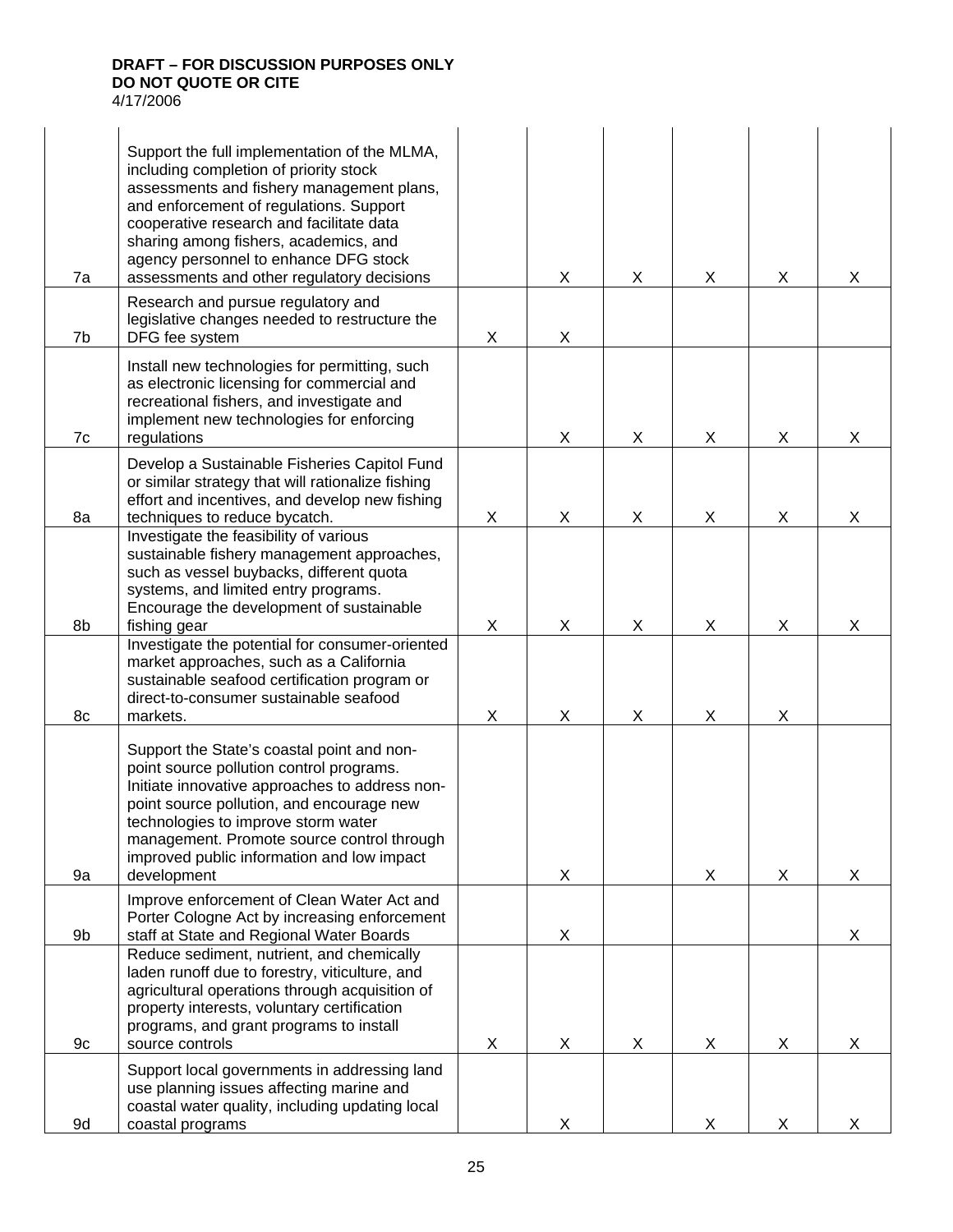|                 | Investigate options for detection and treatment<br>of pharmaceuticals, pathogens, and endocrine                                                                                                                        |   |   |   |   |   |                           |
|-----------------|------------------------------------------------------------------------------------------------------------------------------------------------------------------------------------------------------------------------|---|---|---|---|---|---------------------------|
| 10a             | disruptors in wastewater and runoff                                                                                                                                                                                    | X | X |   | X | X | X                         |
| 10 <sub>b</sub> | Promote improved monitoring and forecasting<br>of harmful algal blooms to provide advance<br>warning of possible beach closures                                                                                        | X | X |   | X | X | X                         |
| 10 <sub>c</sub> | Investigate solutions to methyl-mercury<br>contamination in the food chain and improve<br>public education on the potential health risks                                                                               |   | X | X | X | X | X                         |
| 11a             | Support investigations of long-term chronic<br>effects of in-place contaminants.                                                                                                                                       |   | X |   | X | X | $\boldsymbol{\mathsf{X}}$ |
| 11 <sub>b</sub> | Develop consistent statewide standards for<br>sediment testing, including testing for<br>chemicals like PBDE and butyltins                                                                                             |   | X |   | X | X | X                         |
| 12a             | Work with the U.S. EPA and NOAA toward the<br>prohibition of sewage and graywater disposal<br>from ocean-going ships and large passenger<br>vessels                                                                    | X | X |   | X | X |                           |
| 12 <sub>b</sub> | Promote the use of alternatives to anti-fouling<br>chemicals used on vessels                                                                                                                                           |   | X |   | X | X |                           |
| 12c             | Support clean marinas and improve water<br>quality at harbors                                                                                                                                                          |   | X |   | X | X |                           |
| 13a             | Support the implementation of the 2006<br>California Marine Debris Action Plan, including<br>the creation of a state Interagency Task Force<br>on Litter and Marine Debris                                             |   | X |   | X | X | X                         |
| 13 <sub>b</sub> | Promote and expand the Adopt-a-Beach<br>program and Coastal Cleanup Day                                                                                                                                                |   | X |   | X | X | X                         |
| 13 <sub>c</sub> | Support and expand the California Derelict<br>Fishing Gear Program, in cooperation with the<br>fishing community, to reduce impacts from lost<br>commercial and recreational fishing gear                              | X | X | X | X | X | X                         |
| 14a             | Support beach nourishment using<br>opportunistic and alternative sand sources<br>than can be exploited with minimal<br>environmental impacts, and implement<br>projects to restore natural flows of sediment           |   | X |   | X | X | X                         |
| 15a             | Investigate the long-term impacts of climate<br>change and develop statewide adaptive<br>management policies that will minimize these<br>potential impacts                                                             | X | X | X | X | X | X                         |
| 15 <sub>b</sub> | Support statewide tsunami preparedness,<br>supported by seafloor maps and current model<br>data                                                                                                                        |   | X |   | X | X | X                         |
| 16a             | Prepare policy responses and address<br>conflicts between state and federal authorities<br>relating to off-shore development proposals<br>such as liquefied natural gas (LNG) terminals,<br>and open ocean aquaculture | X | X | X | X |   |                           |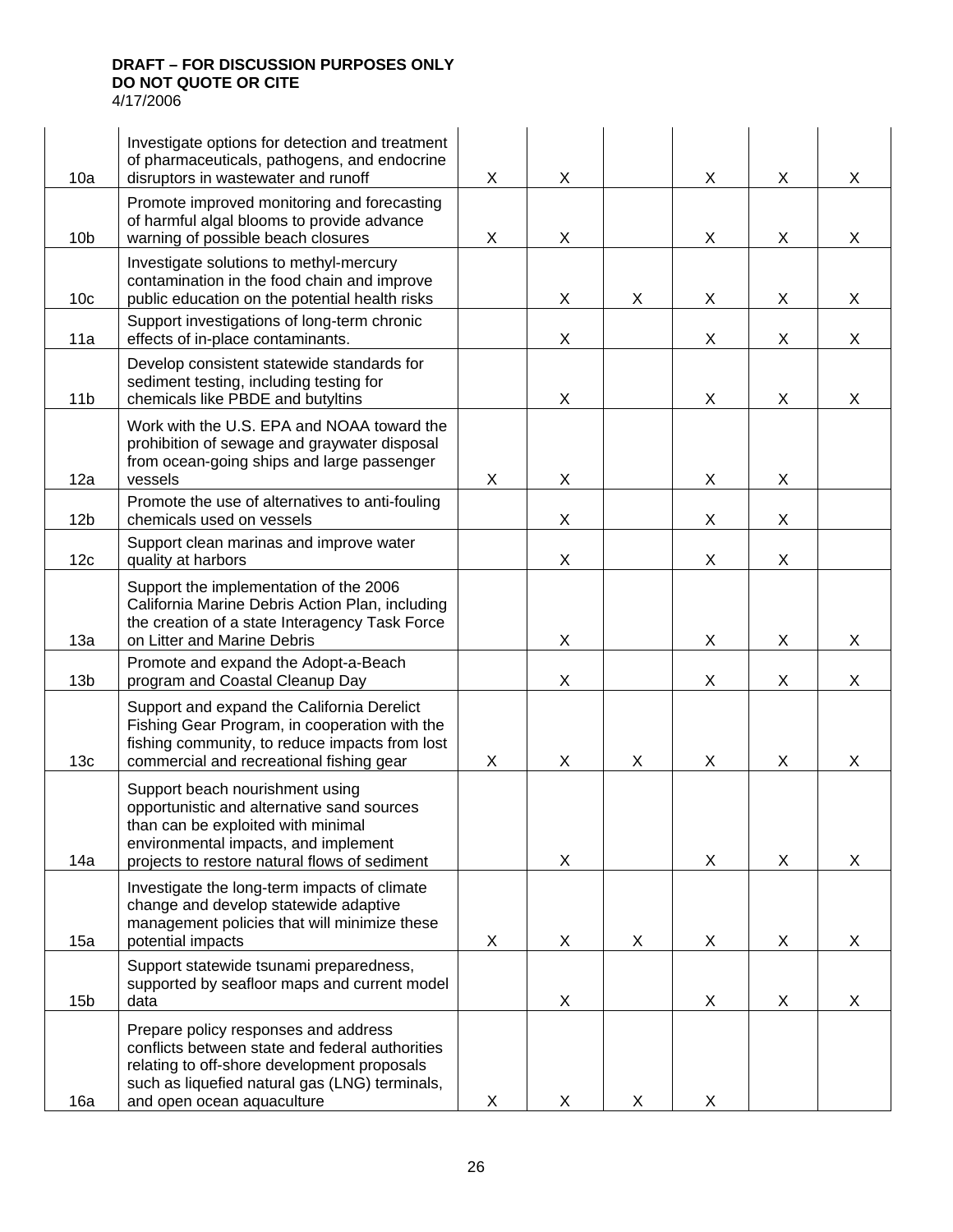16b Collaborate with state regulatory and contracting agencies to recommend actions that address the environmental impacts of existing coastal power plants that use oncethrough cooling technology X X X X X X 16c Review proposals for co-locating other offshore industries with existing offshore oil platforms and for decommissioning aging platforms to determine potential impacts to coastal and marine resources X X X X X 17a Develop and implement strategies to balance increasing recreational beach access with resource protection. Implement three projects to determine the impacts of various management techniques in representative locations X X X X 17b Acquire, and/or construct at least 100 miles of the California Coastal Trail and at least 50 miles of the San Francisco Bay Trail. Open at least 25 new public accessways to the shoreline and construct or retrofit 25 accessways to the shoreline for the mobility impaired  $\qquad \qquad \vert \qquad \vert \qquad \vert \qquad \chi \qquad \vert \qquad \chi \qquad \vert \qquad \chi \qquad \vert \qquad \chi$ 17c Complete the San Francisco Bay Area Water Trail Plan by January 2008 and begin construction of associated infrastructure. Investigate options for water trails in other coastal locations X X X X 17d Construct three or more interpretive nature centers associated with the coast, ocean, or watersheds X X X X X 18a Develop port and harbor infrastructure and diversify their functions (e.g., fishing, research, tourism, and public access). X X X X 18b Assist ports by developing innovative and/or beneficial disposal of dredge materials, and support efforts to improve water and air quality  $\begin{vmatrix} x \\ y \end{vmatrix}$  X  $\begin{vmatrix} x \\ x \end{vmatrix}$  X  $\begin{vmatrix} x \\ x \end{vmatrix}$  X 18c Promote exhibits, festivals, displays, museums, and educational centers interpreting natural, maritime, and military history associated with the California coast and ocean X X X X X X 19a Inventory existing commercial leases of stateowned submerged tidelands and assess the adequacy of standards, practices, and resource protection for these areas. Recommend changes as necessary to current laws and regulations that will ensure adequate protection and valuation of these resources.  $\begin{vmatrix} x \\ y \end{vmatrix}$  x  $\begin{vmatrix} x \\ y \end{vmatrix}$  x  $\begin{vmatrix} x \\ y \end{vmatrix}$  x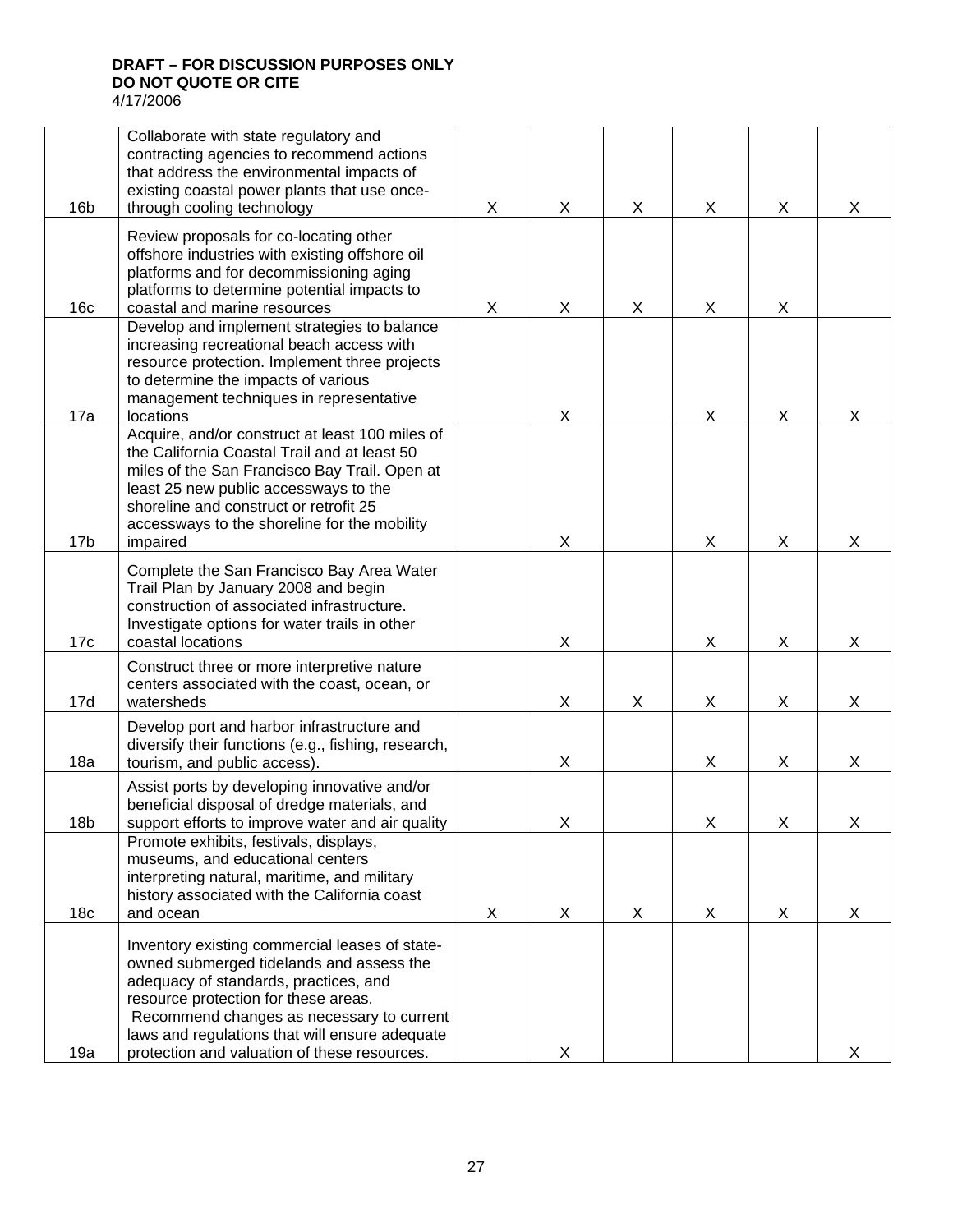| 20a             | Coordinate and launch a statewide ocean<br>awareness campaign with the assistance of<br>federal partners and the Ocean<br><b>Communicators Alliance</b>                                                                                                                                                                                                                                            | X | X | X | X. | X | X |
|-----------------|----------------------------------------------------------------------------------------------------------------------------------------------------------------------------------------------------------------------------------------------------------------------------------------------------------------------------------------------------------------------------------------------------|---|---|---|----|---|---|
| 20 <sub>b</sub> | Support environmental education for children<br>and adults, including docent programs, nature<br>and interpretive centers, bilingual education,<br>live webcasts to schools, and on-the-water<br>ocean experiences                                                                                                                                                                                 |   | X |   | X  | X |   |
| 21a             | Support the CalEPA Education and<br>Environment Initiative (EEI) process, and work<br>with other state and federal organizations<br>(such as the COSEE centers and the National<br>Ocean Literacy Initiative), to bring ocean and<br>coastal disciplines in the K-12 model<br>curriculum and continuing education programs<br>and to monitor and evaluate the effectiveness<br>of these acts.      |   | X |   | X  | X |   |
| 21 <sub>b</sub> | Revitalize and maintain the State's ocean<br>website (CalOcean) to provide a<br>comprehensive portal to ocean and coastal<br>related information. Include a database of non-<br>government organizations and ocean-oriented<br>educational organizations and provide a<br>clearinghouse for sharing informational and<br>educational materials                                                     | X | X | X | X  | X |   |
| 22a             | Within one year, complete a statewide<br>management information needs assessment<br>that will guide the development of future ocean<br>observing systems                                                                                                                                                                                                                                           | X | X | X | X  | X | X |
| 22 <sub>b</sub> | Develop and implement a comprehensive<br>state or regional approach for acquiring,<br>managing, and disseminating observing data<br>in a way that is responsive to management<br>priorities and numerous stakeholders. Work to<br>integrate data collection techniques between<br>the California RAs, and among the Californian<br>systems, the pacific regional systems, and the<br>national IOOS | X | X | X | X  | X | X |
| 22c             | Complete installation of the Coastal Ocean<br>Currents Monitoring Program (COCMP) and<br>ensure it is fully maintained and coordinated<br>with other state and regional observing system<br>components                                                                                                                                                                                             | X | X | X | X  | X | X |
| 23a             | Coordinate and expand existing ocean<br>observation and monitoring programs such as<br>Partnership for Interdisciplinary Studies of<br>Coastal Oceans (PISCO), Cooperative<br>Research and Assessment of Nearshore<br>Ecosystems (CRANE), California Cooperative<br>Oceanic Fisheries Investigation (CalCOFI),<br>and other regional, long-term data collection<br>efforts                         |   | X |   | X  | X | X |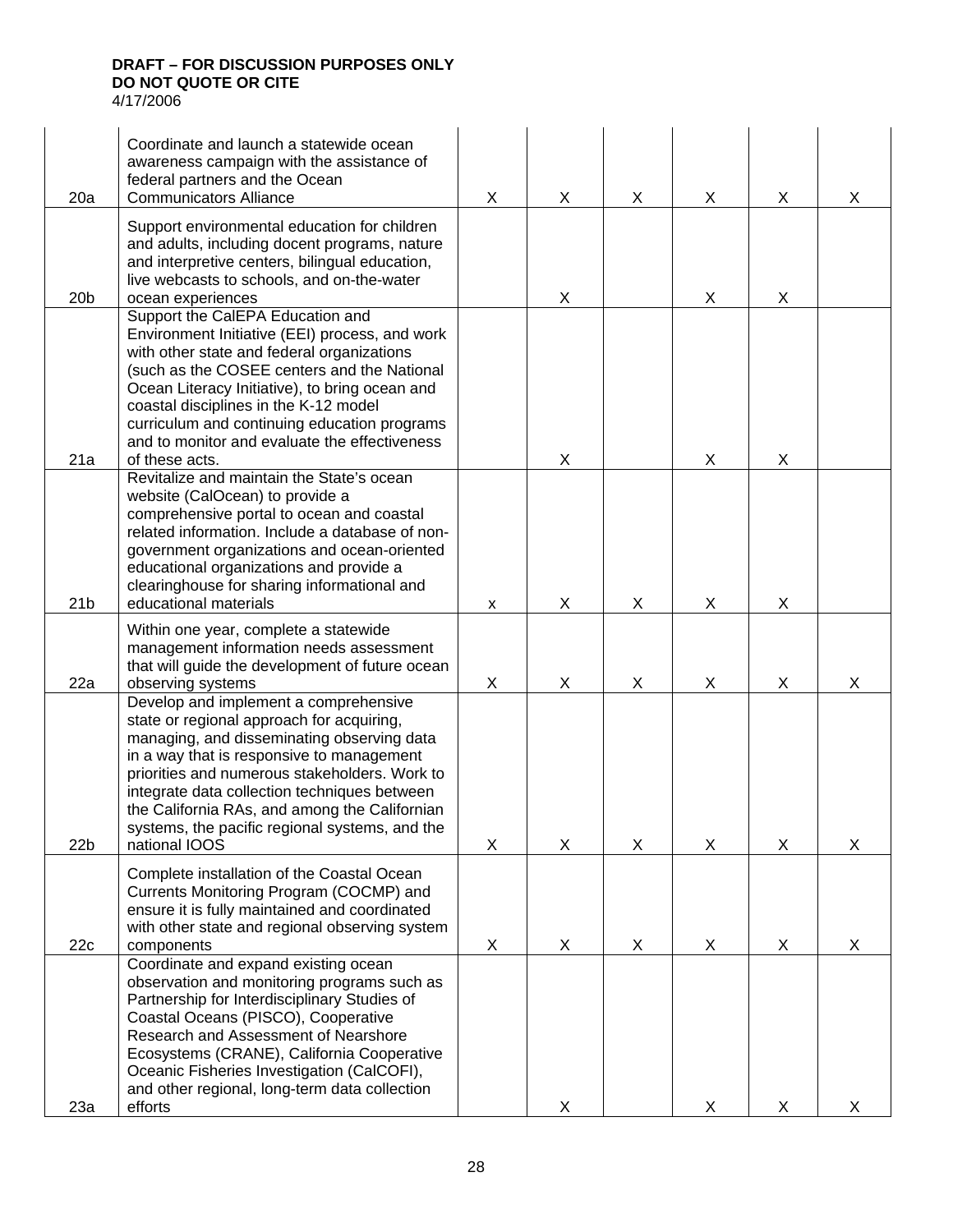| 23 <sub>b</sub> | Establish a mechanism or organization to<br>provide data synthesis services with the goal<br>of assembling scientific results from state and<br>national efforts and producing products for<br>diverse scientific, public, and policy audiences | X | X | X | X | X |   |
|-----------------|-------------------------------------------------------------------------------------------------------------------------------------------------------------------------------------------------------------------------------------------------|---|---|---|---|---|---|
| 24a             | Implement the recommendations from the<br>December 2006 Statewide Marine Mapping<br>Planning Workshop and Report, and require<br>all future mapping projects to use standards<br>identified in the Workshop Report                              | X | X | X | X | X |   |
| 24 <sub>b</sub> | Develop and maintain state and federal<br>partnerships to leverage investment in<br>mapping projects                                                                                                                                            | X | X | X | X | X | X |
| 24c             | Develop and implement a system for data<br>management and a standardized approach to<br>the format and distribution of mapping<br>products                                                                                                      | X | X | X | X | X | X |
| 25a             | Work with the California Sea Grant Programs<br>to review and award grants that meet the OPC<br>guidelines and priorities                                                                                                                        | X | x | x |   |   |   |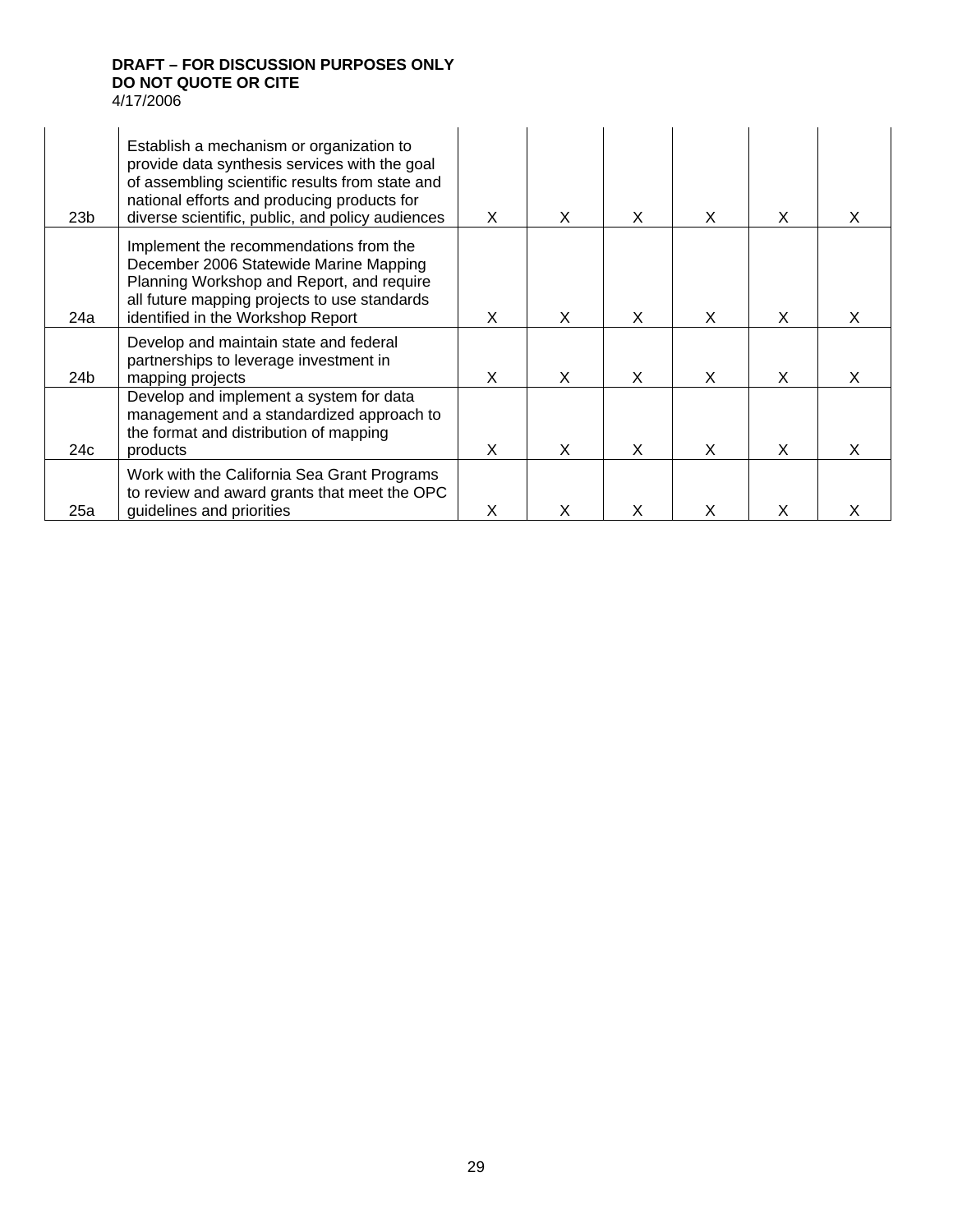# **Appendix C: Key Agencies**

This appendix is currently in progress. It will include a table identifying the lead and major partner agencies anticipated for the actions specified in Section III and Appendix A.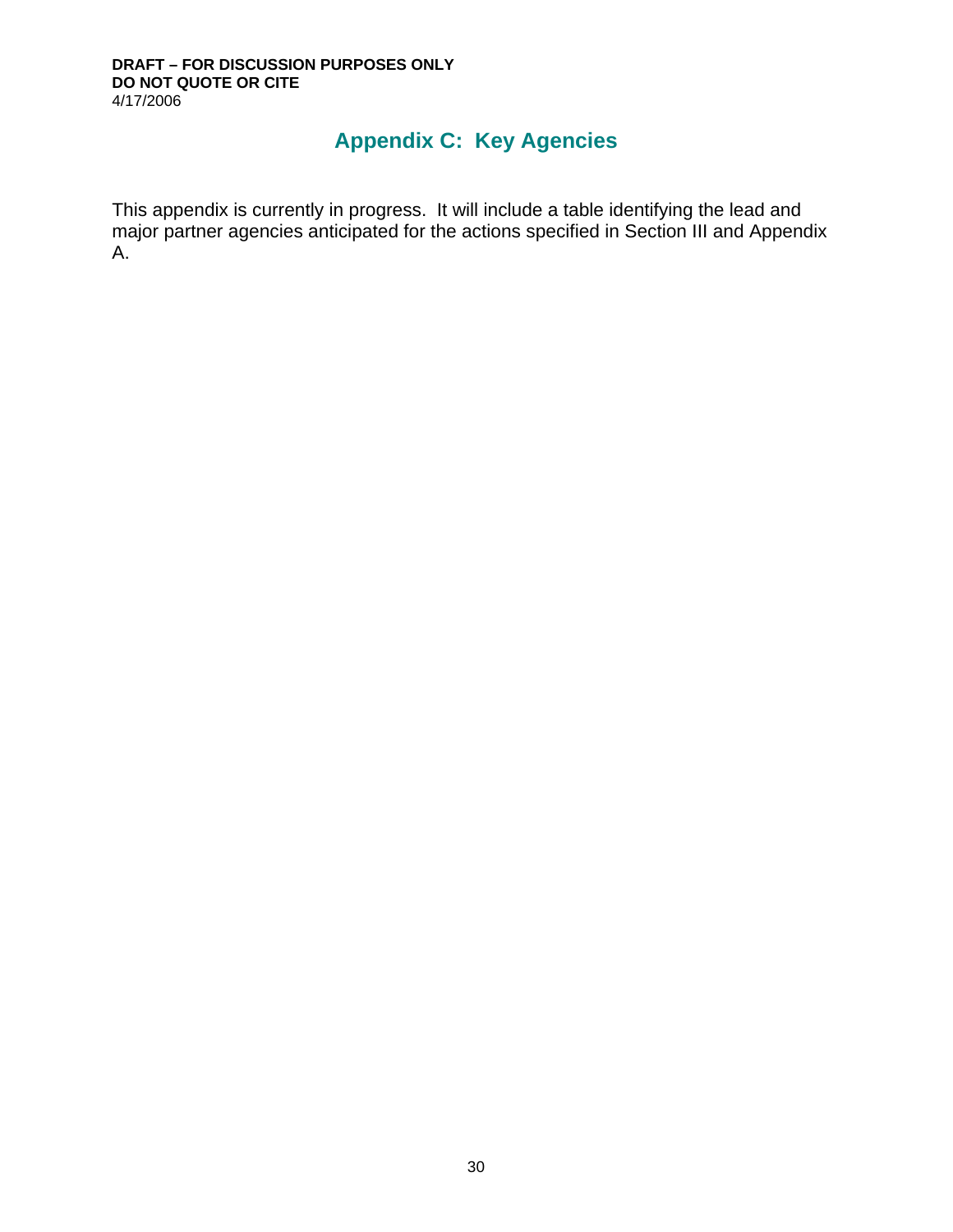# **Appendix D. Stakeholder Participants in OPC Workshops and Meetings, January-March 2006**

Below are the lists of OPC members, agency personnel, and stakeholders that the staff met with to gather ideas for the draft plan. In addition to speaking with these people directly, the OPC has received 26 letters providing written comment on the draft strategic plan. These letters, along with any letters providing comment on this draft, will be listed in the final plan.

| <u>HULLIUM QUINONING NUO MICCINIQ</u> | <b>Uall HallVisco, I Civiliary T</b>           |
|---------------------------------------|------------------------------------------------|
| <b>Teri Shore</b>                     | <b>Bluewater Network</b>                       |
| <b>Mike Connor</b>                    | San Francisco Estuary Institute                |
| Jim Curland                           | Defenders of Wildlife                          |
| Rod Fujita                            | <b>Environmental Defense</b>                   |
| <b>Marilyn Latta</b>                  | Save the Bay                                   |
| Mark Massara                          | Sierra Club                                    |
| Jaime Kooser                          | San Francisco State University, Tiburon Center |
| Tim Eichenberg                        | The Ocean Conservancy                          |
| <b>Grant Davis</b>                    | The Bay Institute                              |
| Kate Wing                             | <b>Natural Resources Defense Council</b>       |
| Linda Sheehan                         | Coastkeeper Alliance                           |

## **Northern California NGO meeting—San Francisco, February 1**

## **Southern California NGO Meeting—Santa Monica, February 9**

| <b>Mark Gold</b>       | Heal the Bay                             |
|------------------------|------------------------------------------|
| <b>Leslie Mintz</b>    | Heal the Bay                             |
| <b>Chris Knight</b>    | <b>Reef Check</b>                        |
| <b>Edward Cassano</b>  | Aquarium of the Pacific                  |
| <b>Greg Helms</b>      | <b>Ocean Conservancy</b>                 |
| <b>Chuck Cook</b>      | The Nature Conservancy                   |
| Mati Waiya             | Venture Coastkeeper. Wishtoyo Foundation |
| <b>Tracy Egoscue</b>   | Santa Monica Baykeeper                   |
| Aida Navarro           | Wildcoast                                |
| <b>Phyllis Grifman</b> | <b>USC Sea Grant Program</b>             |
| Fay Crevoshy           | Wildcoast                                |

## **Science Focus Group Meeting—San Jose, March 1**

| Dr. Loo Botsford      | <b>UC Davis</b>             |
|-----------------------|-----------------------------|
| Dr. Gary Griggs       | <b>UC Santa Cruz</b>        |
| Dr. Rikk Kvitek       | <b>CSU Monterey Bay</b>     |
| Shauna Oh             | <b>UC Sea Grant Program</b> |
| Dr. Jeff Paduan       | Naval Postgraduate School   |
| Dr. Linwood Pendleton | <b>UC Los Angeles</b>       |

## **Southern California Public Workshops—Los Angeles, March 22**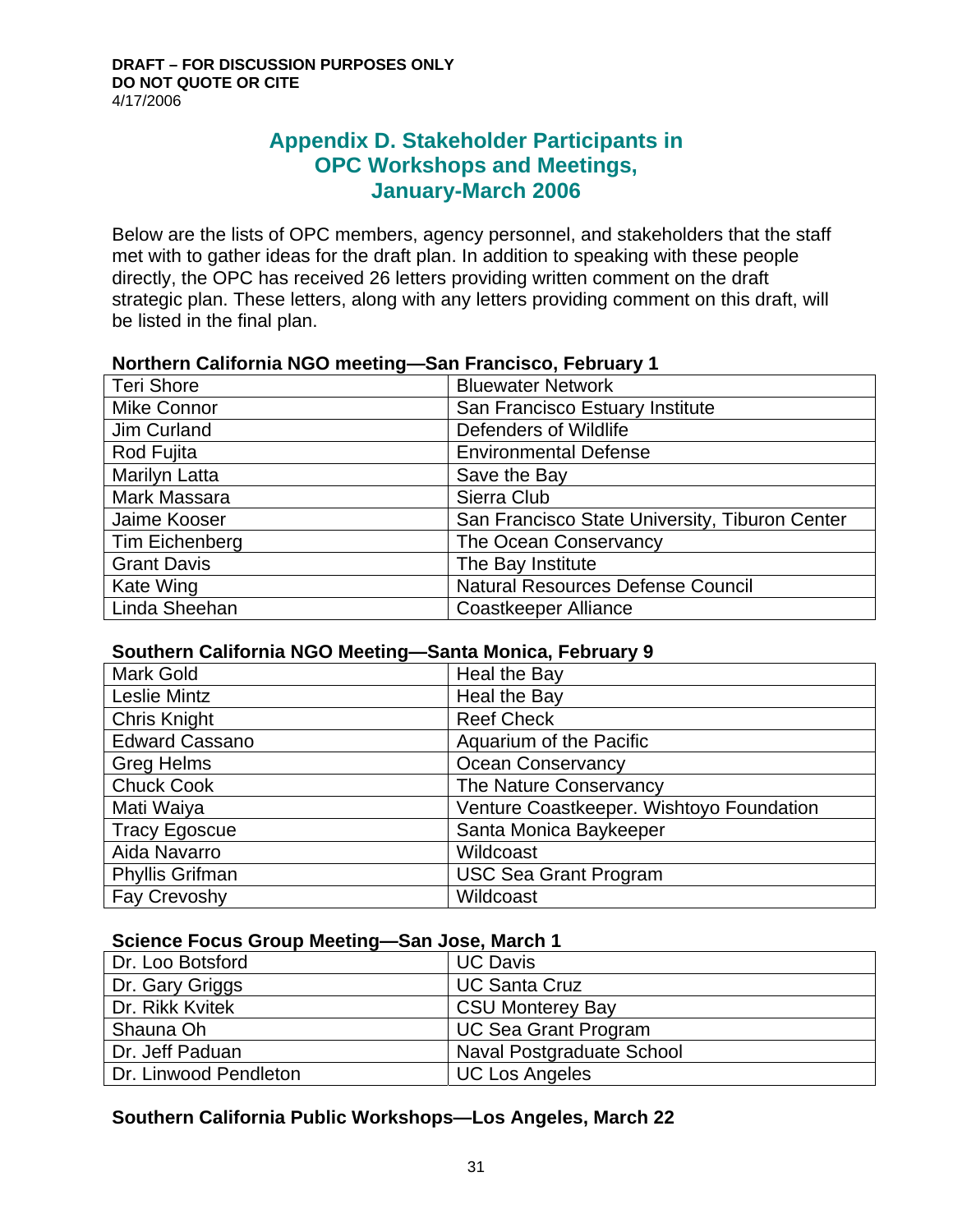Richard J. Lindemann Kapolei High School

Gail Osherenko UC Santa Barbara Carole Lee Walsh, R.N. Aw2 Enterprises, Inc. Chad Nelsen Surfrider Foundation Dr. Jerry C Wilson **Fugro Pelagos** Susan M. Brodeur, P.E. County of Orange Donna Schroeder UC Santa Barbara Sarah Dunsford NOAA David Jacobs UC Los Angeles Joe Geever Surfrider Foundation Jonathan Phinney **NOAA** Sarah Richardson **Heal the Bay** 

Scott Lines **City of Long Beach, Stormwater Management** Program Douglas Campbell Campbell and Campbell George L. Robertson Orange County Sanitation District **Charlie Saylan Conservation Society** Charlie Saylan Dr. Maddalena Bearzi **Dr. Maddalena Bearzi** Cocean Conservation Society David Nelson Coastal Alliance on Plant Expansion David Kushner Channel Islands National Park Kate Faulkner Channel Islands National Park

#### **Northern California Public Workshops—Sausalito, March 23**

Michelle Chow **Ocean Discovery!** Vic Chow **Ocean Discovery!** Tina Swanson, Ph.D. The Bay Institute Bucky Mace

Ted Grosholz **National Community Community** UC Davis Adrianne Harrison NOAA Becky Smyth NOAA Rudy Murillo **National Community Community** UC San Diego Melinda Dorin **California Energy Commission** Brenna Langabeer Schlagenhauf PRBO Conservation Science Richard Charter National OCS Coalition Santi Roberts Oceana Jennifer Fox **Energy Solutions** 

Dave Colpo Pacific States Marine Fisheries Commission Mark Hixon **Mark Hixon Oregon State University** Jodi L. Cassell California Sea Grant Extension Amy Dean Farallones Marine Sanctuary Association Claire Thorp **National Fish and Wildlife Foundation** Carol Keiper **Carol Keiper Carol Keiper Carol Keiper** Oikonos Ecosystem Knowledge Dirk Rosen **Marine Applied Research & Exploration** Miriam Gordon California Coastal Commission

Rebecca Verity **Science & Technology Program Coordinator UC** Office of the President Jennifer L. Palmer, M.S Marine Conservation Biology Institute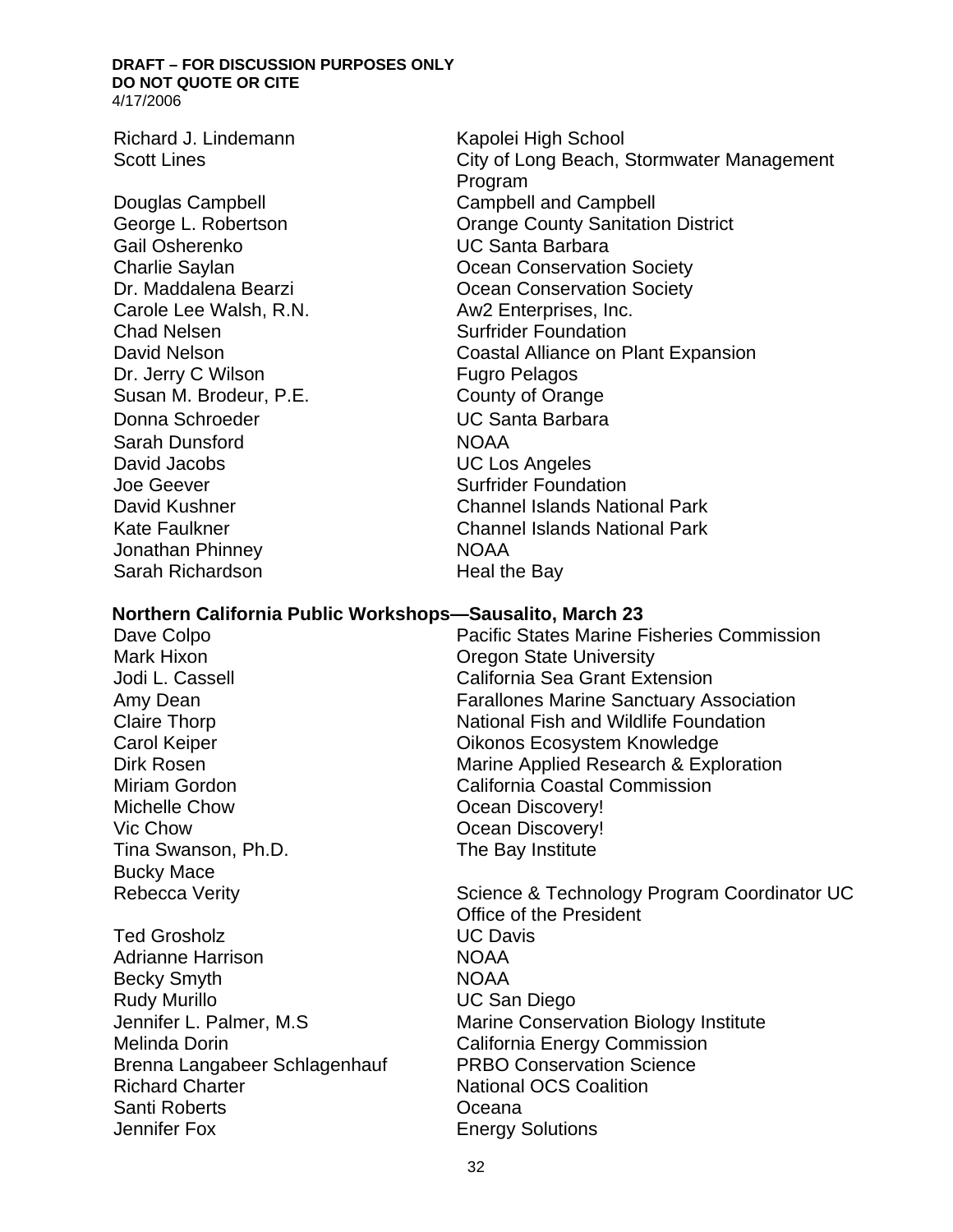Kate Bonzon

Ted Groshdz UC Davis Eleanore Rewerts NCDF

Heather Kerkering MBARI Grant Davis **Grant Davis Constant Davis Constant Davis Constant Davis Constant Davis Constant Davis Constant Davis Constant Davis Constant Davis Constant Davis Constant Davis Constant Davis Constant** 

Tom Lambert Cordell Bank National Marine Sanctuary Advisory **Council** Angela Haren **California Coastkeeper Alliance** Len Materman **American's River Commodities Conner Everts** Conner Everts **Desal Response Group** 

Karen Wolowicz **Redefining Progress** Bob Spies **Applied Marine Sciences** Jim Haussenur CMANC (California Marine Affairs and Navigation Conference) Robert Ovetz **Turtle Island Restoration** Jan Roletto Gulf of Farallones Natural Marine Sanctuary Judd Boomhower Environmental Defense Mike Connor **Nightlands** San Francisco Estuary Institute Dominic Gregorio State Water Resources Control Board Will Travis **San Francisco Bay Conservation and** Development Commission Toby Garfield CSU San Francisco Al Wanger Coastal Commission Tom Gandesbery **State Coastal Conservancy Jeff Paduan** National Park Service Paul Siri **Commonweal Ocean Policy Program** Moira McEnespy **State Coastal Conservancy** Beth Huning **SF Bay Joint Venture** Vincent Huning Seaman's Training Center Warner Chabot The Ocean Conservancy Vincent Backen Seamen's Training Center

## **Ocean Protection Council Interviews—January-March, 2006**

#### **State Agency Interviews**

Paul Thayer and Dwight Sanders State Lands Commission Sonke Mastrup and Gary Stacey Department of Fish and Game Peter Douglas and Al Wenger Coastal Commission Jerry Johns, Rick Soehren, Bill Bennett, and Fawzi Karajeh

Dominic Gregorio and Tom Howard State Water Resources Control Board Department of Water Resources

David Johnson and Kim Sterrett Department of Boating & Waterways Will Travis and Steve McAdam San Francisco Bay Conservation and Development Commission